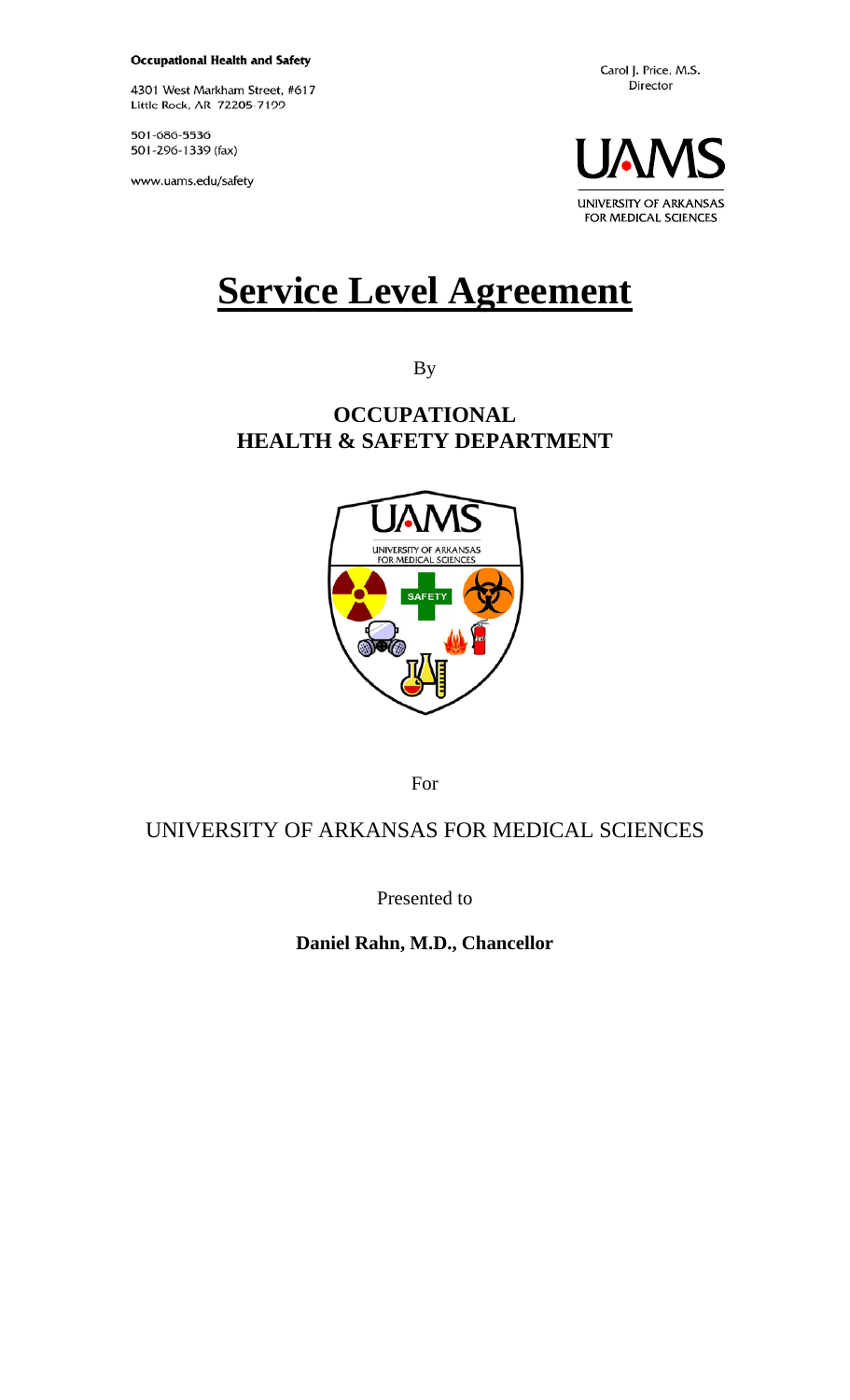#### **Service Level Agreement Executive Summary**

Occupational Health & Safety (OH&S) strives to provide the safest and healthiest environment possible for the entire UAMS community. Ensuring a safe and healthy environment creates an ideal atmosphere for the promotion of learning, fosters high standards of research and allows for the provision of the highest quality health care. OH&S works with all programs, colleges and departments to ensure regulatory compliance with federal, state, local regulations and UAMS policy.

OH&S has its offices located at the main campus but works with all UAMS locations including the eight Area Health Education Centers and the UAMS Northwest Arkansas campus. The OH&S staff is composed of 17 full time employees and 2 part-time employees, which includes the biohazard team responsible for transporting and managing the biohazardous waste for the Campus. Thirteen OH&S staff members oversee regulatory compliance with services divided into seven divisions: Fire/Life/Chemical; Industrial Hygiene; Environmental/Hazardous Waste Programs; Radiation Protection; Occupational Safety; Biosafety/Biohazardous Waste; and Insurance/Driver's Program. OH&S provides services to approximately 10,000 UAMS employees and assists Clinical Programs in the management of the Environment of Care for Joint Commission Accreditation.

The OH&S budget of \$1.07 million is funded through a 111 account which covers 92% of the operating budget. The remaining 8 % is received from services to individual departments, i.e., radiation dosimeters, transporting and disposal of chemical waste for Clinical Programs, complete lab clean outs, and ICRA/ISLM construction audits. Without this 8% funding from services rendered, the OH&S Department would require approximately \$90,000 dollars in additional 111 funding. OH&S does not charge for routine environmental and personnel monitoring but will pass charges for testing materials to the customer. Biohazard waste, generated from Clinical Programs, Research labs and Education labs, is managed by and disposal costs are paid by OH&S. Chemical waste generated by research and educational labs is managed by OH&S at no cost with the exception of large lab clean outs. A processing fee of \$100.00 plus the cost of chemical disposal is assessed for large quantities of chemicals. Clinical Programs, who generate large quantities of chemicals in routine diagnostic testing, receive scheduled chemical pickups by OH&S staff. Cost of these pickups is \$50.00/pickup plus the cost for chemical disposal and supplies. Services outside the routine are charged at a rate of \$100.00 per hour or at the previously agreed rate. Examples of where this fee would apply are large construction jobs which require additional oversight for fire and life safety regulations.

OH&S program costs are 35% of other medical centers/research campuses surveyed by the Campus Safety Health & Environmental Management Association (CSHEMA) in their benchmarking report of June 2011. When staff FTEs is considered, OH&S staff is 39% of other comparable institutions. OH&S continues to strive to provide quality services and products with the limited staff and funding.

The enclosed document outlines the core products and services provided by OH&S. With few noted exceptions these services and products apply to the entire UAMS community.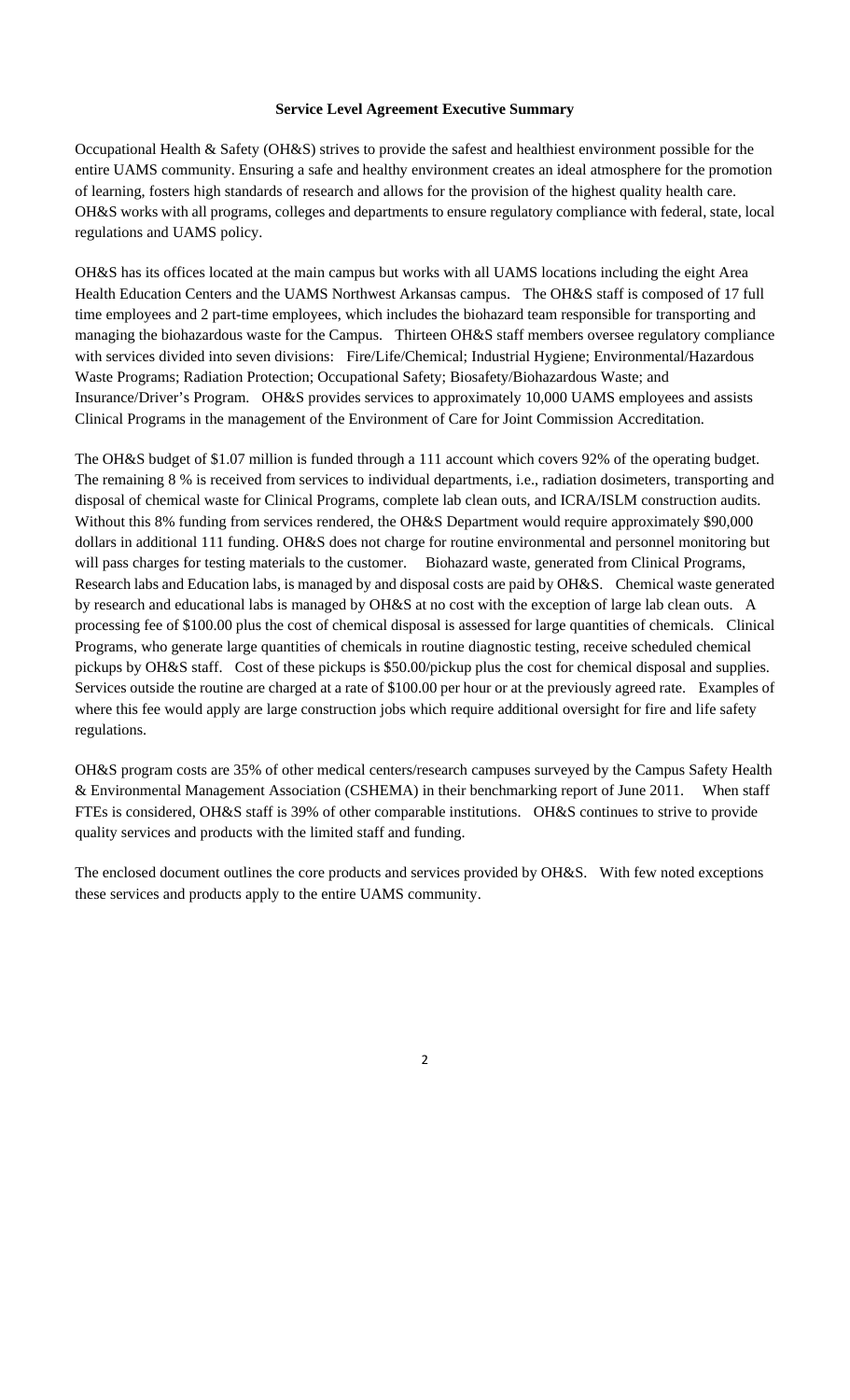## **ADMINISTRATIVE OPERATIONS**

#### **Objective of the Agreement**

The purpose of this Service Level Agreement (SLA) is to identify the product and/or service provided by Occupational Health & Safety (OH&S) to UAMS. This SLA establishes mutually agreed upon service, expectation, and departmental responsibilities, where appropriate.

This Agreement describes:

- The services provided to the Campus, Students, Clinical Programs, Faculty and Staff;
- The overall standard aimed to be achieved in the provision of the services; and
- A mechanism for resolving any problems relating to the delivery of the services.

## **Future Reviews and Amendments to this Service Level Agreement**

This agreement will be reviewed annually as part of the OH&S annual planning process and any changes will be agreed with service users. Changes made to this agreement will be signed off by all parties annually.

#### **Service Users**

Services are provided to UAMS staff, students and visitors. Accordingly, those parties will be represented in this agreement by the Safety Coordinating Committee whose membership consists of staff and College representatives and which reports to the Chancellor and other senior leadership.

## **Responsibilities**

The service provided by OH&S is managed by Carol Price, Campus Safety Officer (CSO), who can be contacted at 501-686-5299 or email: pricecarolj@uams.edu

## **Service Availability**

- Service users can contact OH&S during normal office hours (7:30 am to 4:30 pm Monday-Friday). Questions or concerns will be acknowledged immediately with response as soon as possible thereafter. Crisis/Emergency events will be responded to within 15-30 minutes (see Crisis/Emergency Response service for more details). In the event of an afterhours emergency the CSO can be contacted by mobile phone at any time (501-590-2038). Alternately, individual OH&S Division Safety Officers may be contacted afterhours through the Campus Operations Call Center, 501-526-0000.
- When on leave the CSO will arrange with other OH&S Division Safety Officers for backup coverage in the event that an emergency requires onsite presence. Where an onsite presence is not required, the CSO can be contacted by mobile phone for advice of an urgent nature even when on leave.

## **Complaints**

- Initial complaints should be made directly to the CSO who will attempt to satisfy the complainant where possible.
- In the event the CSO and service user cannot reach a mutually acceptable resolution, the complainant should contact the Chairman of the Safety Coordinating Committee or any member of the Committee willing to raise the matter for discussion at the next Committee meeting or speak to the CSO on the complainant's behalf.

## **The Objectives of the Service are to:**

- Provide the safest and healthiest environment possible for the entire UAMS community,
- Ensure regulatory compliance with federal, state, local regulations and UAMS policy, and
- Provide administrative support for safety related activities.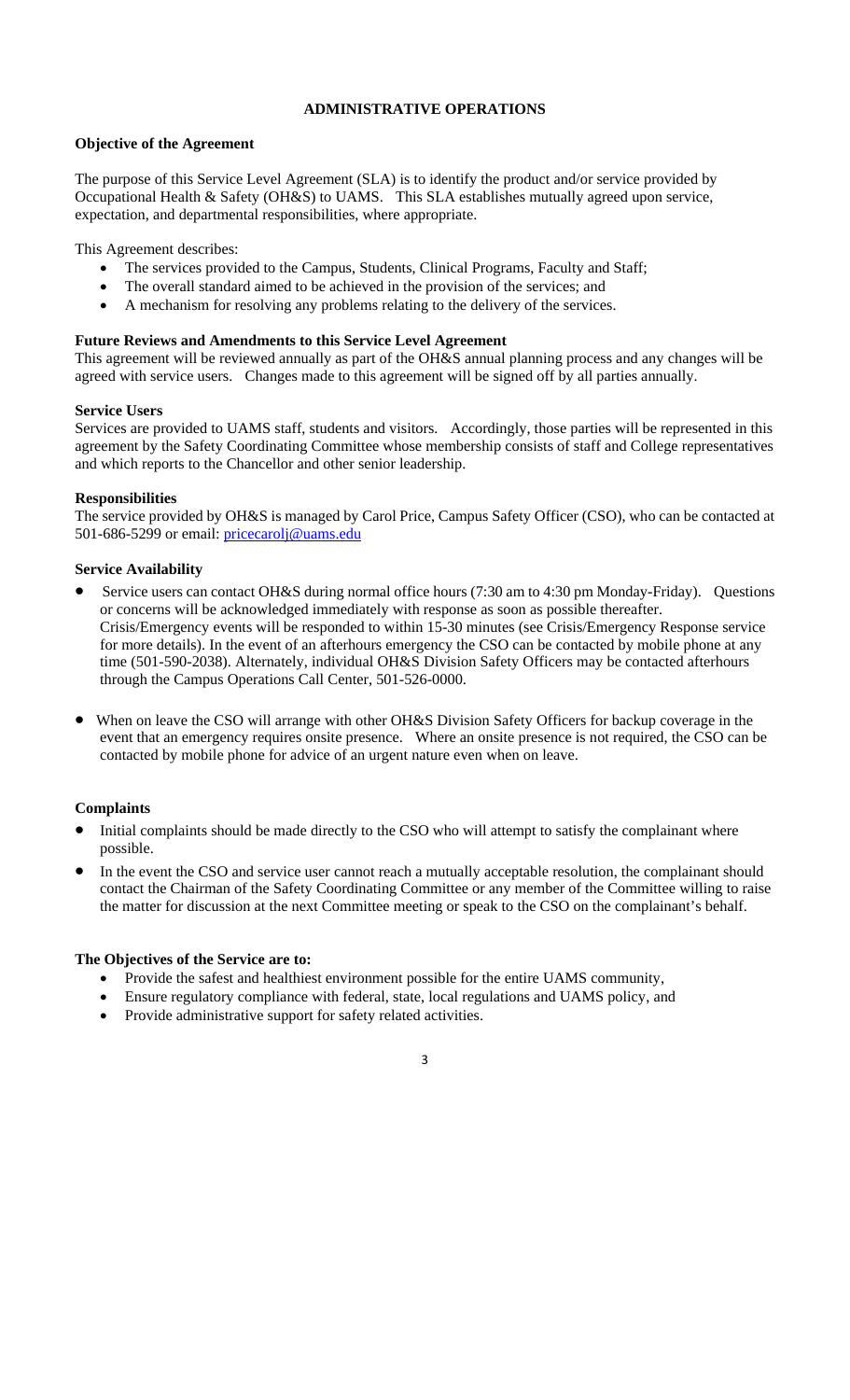#### **OH&S Products and Services**

| Crisis Response <b>contract and the contract of the contract of the contract of the contract of the contract of the contract of the contract of the contract of the contract of the contract of the contract of the contract of </b><br>$\overline{10}$ |     |
|---------------------------------------------------------------------------------------------------------------------------------------------------------------------------------------------------------------------------------------------------------|-----|
|                                                                                                                                                                                                                                                         |     |
| Hazard Surveillance <b>material contracts</b> and a series are a series and a series of the series and a series and a series and a series of the series and a series of the series of the series of the series of the series of the                     |     |
| Driver's Safety and Insurance Program <i>machinesim machinesim machinesim machinesim and</i> 13                                                                                                                                                         |     |
| 14                                                                                                                                                                                                                                                      |     |
| $\frac{16}{2}$                                                                                                                                                                                                                                          |     |
| Medical/Biohazardous Waste Pickup and Disposal [11] Medical Management and Redical/Biohazardous Waste Pickup and Disposal [18] Medical Management and Redical/Biohazardous Waste Pickup and Disposal [18] Medical Management a                          |     |
|                                                                                                                                                                                                                                                         |     |
|                                                                                                                                                                                                                                                         |     |
|                                                                                                                                                                                                                                                         |     |
|                                                                                                                                                                                                                                                         |     |
|                                                                                                                                                                                                                                                         | 26  |
|                                                                                                                                                                                                                                                         | -27 |
|                                                                                                                                                                                                                                                         | 29  |
|                                                                                                                                                                                                                                                         | -30 |
|                                                                                                                                                                                                                                                         | 32  |

#### REPORTING, REVIEWING AND AUDITING

This Agreement is valid from the Effective Date outlined herein and is valid until the Date of Termination. The Agreement should be reviewed at a minimum of once per fiscal year; however, in lieu of a review during any period specified, the current Agreement will remain in effect.

The SLA owner, OH&S, is responsible for facilitating regular reviews of this document. Contents of this document may be amended as required. OH&S will incorporate all subsequent revisions and obtain mutual agreements/approvals as required.

#### **SIGNATURE**

This agreement entered into on this  $15$  day of  $\sqrt{2}$   $\sqrt{2}$ 201 $\bigtriangledown$ 

Daniel Rahn, M.D., Chancellor

Carol Price, M.S., OH&S Director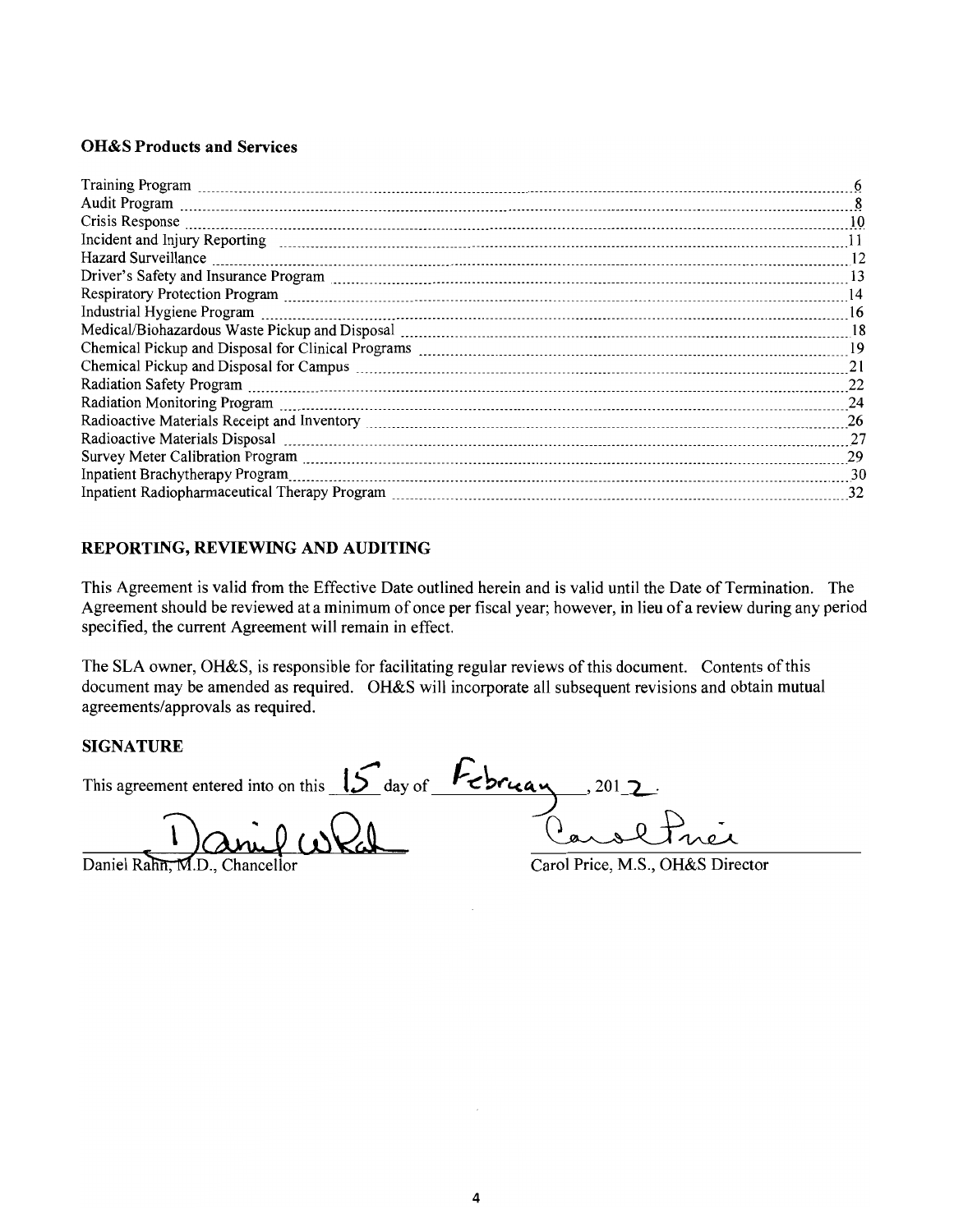#### **Occupational Health & Safety Central Building, G154 Fax 501-296-1339**

## **Campus Operations Call Center 501-526-0000**

## **OH&S POINTS OF CONTACT**

| <b>Name</b>            | <b>Title/Role</b>                                          | <b>Other Locations</b>     | <b>Phone</b> | <b>Email</b>          |
|------------------------|------------------------------------------------------------|----------------------------|--------------|-----------------------|
| <b>Carol Price</b>     | Director                                                   |                            | 501-686-5299 | PriceCarolJ@uams.edu  |
| Sandy Cox              | <b>Biohazard Team</b><br>Supervisor                        | Parking Deck 2,<br>F Level | 501-296-1294 | CoxSandraE@uams.edu   |
| <b>Ned Dale</b>        | OSC – Fire Safety                                          |                            | 501-686-5551 | DaleNed@uams.edu      |
| <b>Rick Erickson</b>   | $OSC - Radiation$<br>Safety                                |                            | 501-686-5550 | awerickson@uams.edu   |
| Sonja Hart             | <b>Safety Compliance</b><br>Officer                        |                            | 501-296-1060 | hartsonjac@uams.edu   |
| Diane Hughes           | Fire/Life Safety &<br>Chemical Hygiene<br>Officer          |                            | 501-686-6786 | dmhughes@uams.edu     |
| David Minton           | OSC – Fire Safety $\&$<br>Environmental<br>Programs Safety |                            | 501-526-4603 | dlminton@uams.edu     |
| Linda Rogers           | <b>Operations Manager</b>                                  | G172A/Central<br>Bldg.     | 501-686-5536 | RogersLindaK@uams.edu |
| Michael Webb,<br>Ph.D. | Environmental<br>Programs Manager                          |                            | 501-686-6958 | MWWebb@uams.edu       |
| Ron Webb               | OSC - Lab Safety                                           |                            |              |                       |
| Leah Welker            | <b>Industrial Hygiene</b><br>Officer                       |                            | 501-526-5462 | lrwelker@uams.edu     |
| Kim Wiebeck            | <b>Radiation Safety</b><br>Officer (RSO)                   |                            | 501-686-7803 | kwiebeck@uams.edu     |

Occupational Safety Coordinator (OSC)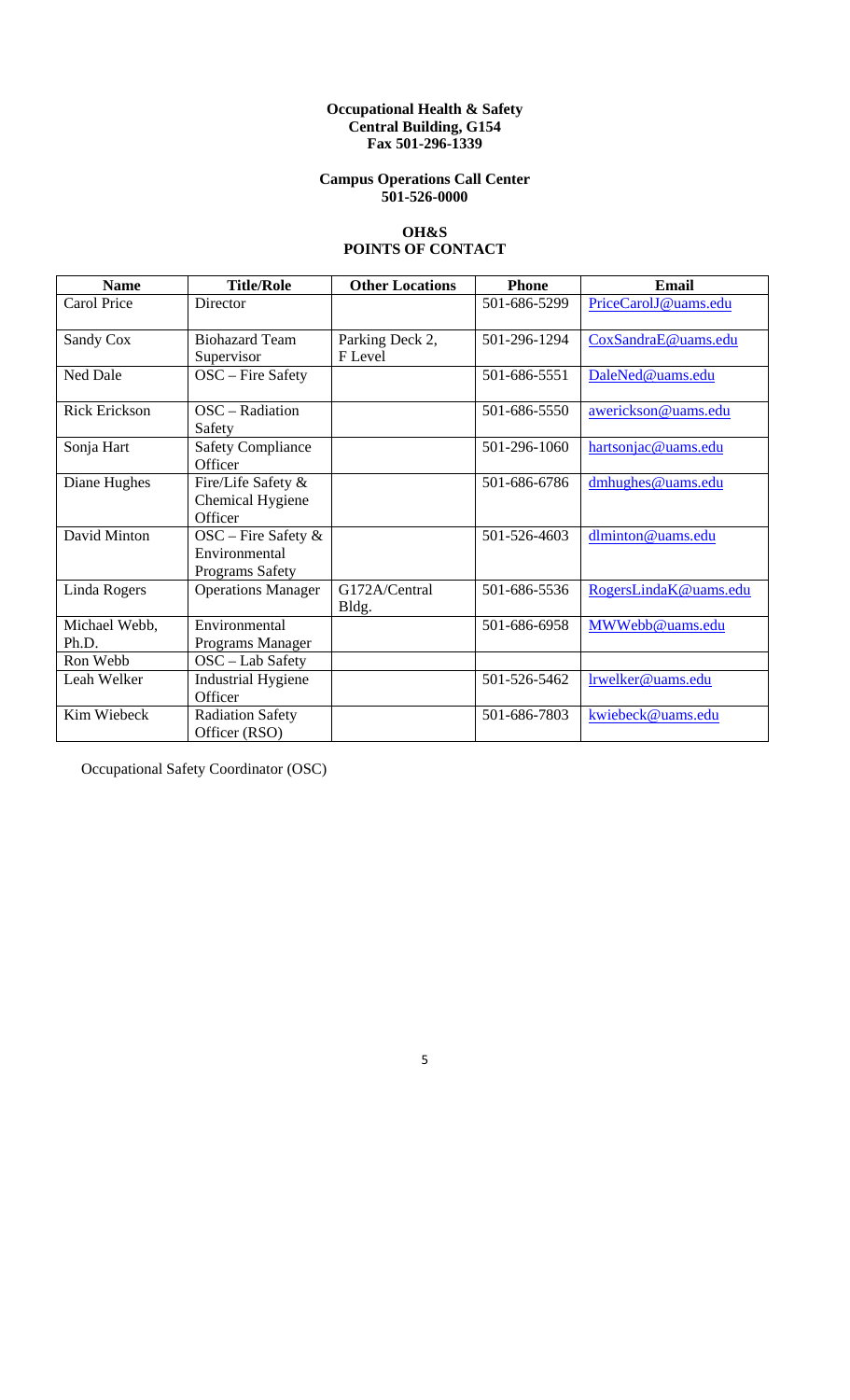## **I. TRAINING PROGRAM**

## **A. POINTS OF CONTACT**

Sandy Cox, Biohazard Team Manager Diane Hughes, Fire/Life Safety and Chemical Hygiene Officer Sonja Hart, Safety Compliance Officer Leah Welker, Industrial Hygiene Officer Carol Price, Director Linda Rogers, Operations Manager Michael Webb, Ph.D, Environmental Programs Manager Kim Wiebeck, Radiation Safety Officer See Page 3 for Contact Information

## **B. LIST OF SERVICES**

- 1. Provide awareness and safety training to UAMS employees and students in accordance with regulatory requirements.
- 2. Provide requested, non-required awareness and safety training to UAMS employees and students.
- 3. Provide requested, customized awareness and safety training to non-UAMS individuals.
- 4. Provide safety related information to the Campus by newsletter, safety fairs, Flash15 and Safety Awareness For Employees (SAFE) program.

## **C. PRICING**

There is no charge for this service.

## **D. RESPONSIBILITIES**

- 1. OH&S Responsibilities
	- Maintain updated training modules for training required in accordance with regulations and license conditions.
	- Develop and present customized training upon request.
	- Educate staff, students, and public on health and safety principles.
	- Notify via email of annual web-based training due date.
	- Contact Departments regarding annual lecture presentations.
	- Publish upcoming lecture based training opportunities on OH&S website.
	- Maintain current database of training for UAMS employees and students.
	- Respond to questions and request for training in a timely manner.
	- Available training options:
		- o Standardized web-based training
		- o Customized computer based training
		- o Standardized lecture presentations
		- o Customized lecture presentations.
	- Available training presentations:
		- o Annual requirement for All UAMS Campus
			- Fire & Life Safety and Hazard Communications Program
		- o Annual requirement for sub-groups of UAMS Campus
			- Bloodborne Pathogens
				- Radiation Safety
				- Chemical Hygiene/Laboratory Safety<br>■ Respiratory Safety (N95 PARR Half
				- Respiratory Safety (N95, PABR, Half-Face/Full Face)
					- 6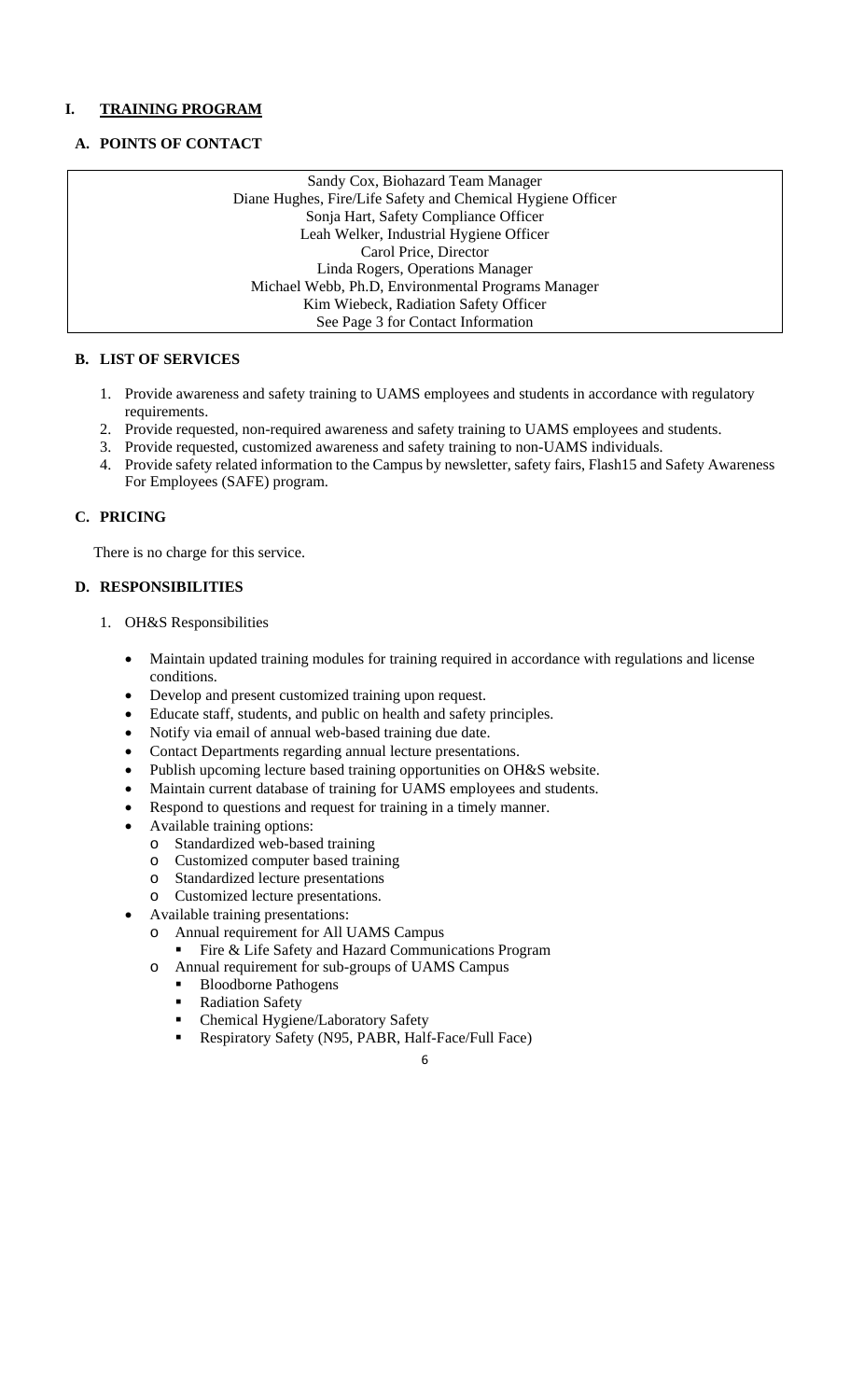- **Environmental/Chemical Disposal**<br>Medical Waste/Regulated Medical
- Medical Waste/Regulated Medical Waste
- Contractor Orientation and Training<br>• Shinning of Hazardous Goods/DOT
- Shipping of Hazardous Goods/DOT
- Zoonoses and Lab Animal Allergies
- **Electrical Safety**
- o Informational and Optional
	- **Driver's Safety**
	- Workstation Ergonomics
	- Back Safety
	- **Ladder Safety**
	- Flashpoint (Workplace Violence)<br>Code Black (Active Shooter)
	- Code Black (Active Shooter)<br>• Shots Fired (Active Shooter)
	- Shots Fired (Active Shooter)
	- **Requested Departmental Customized**
- 2. Client Responsibilities
	- Ensure staff completes required training prior to engaging in regulated activities.

- Ensure required annual web-based training is completed in a timely manner.
- Contact OH&S to request additional or customized training.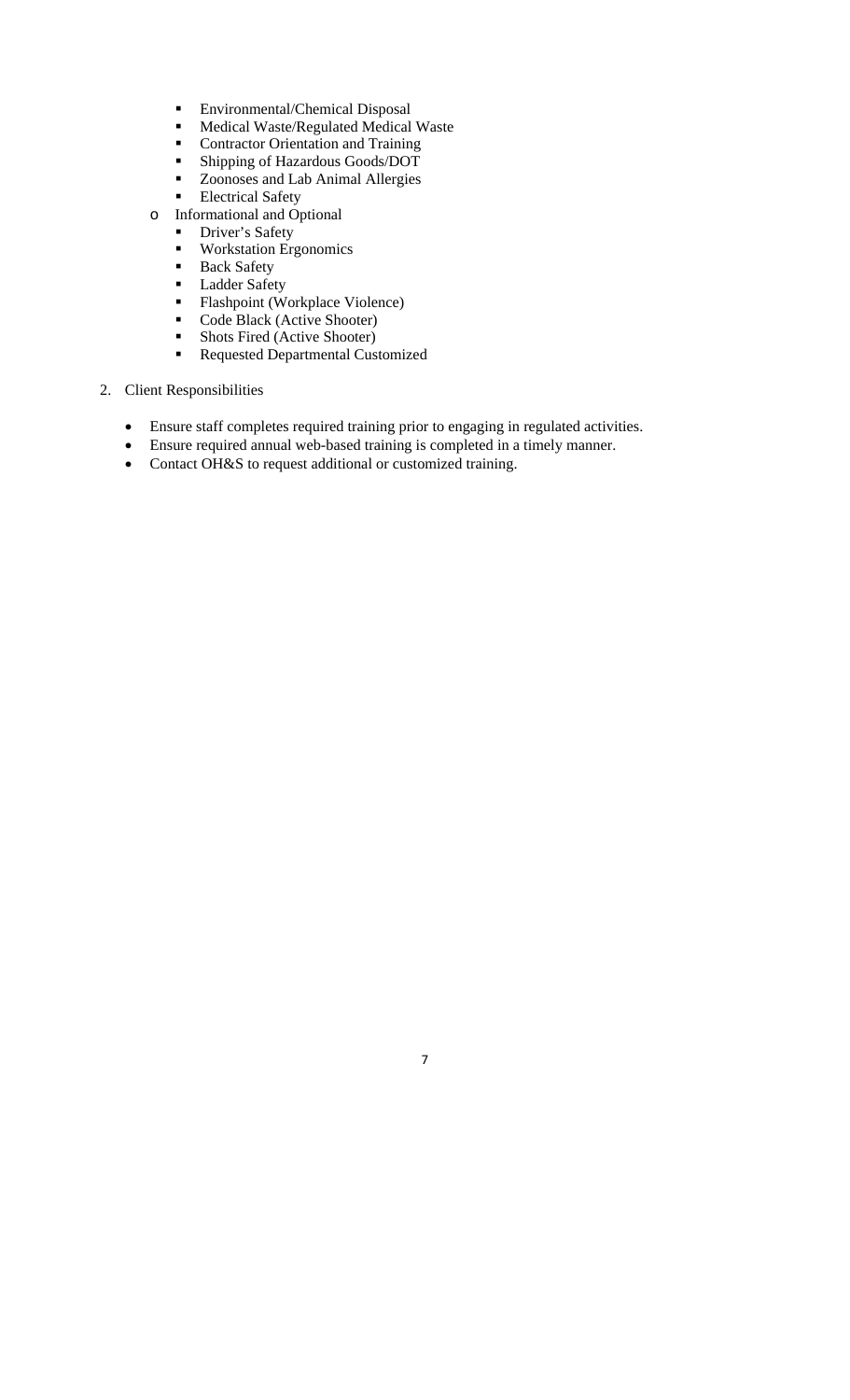## **II. AUDIT PROGRAM**

## **A. POINTS OF CONTACT**

Diane Hughes, Fire/Life Safety and Chemical Hygiene Officer Sonja Hart, Safety Compliance Officer Michael Webb, Ph.D, Environmental Programs Manager Leah Welker, Industrial Hygiene Officer Kim Wiebeck, Radiation Safety Officer See Page 3 for Contact Information

## **B. LIST OF SERVICES**

- 1. Conduct audits and inspections of physical facilities, environmental conditions, and staff activities.
- 2. Review results to determine safety of conditions and/or compliance with regulatory requirements.
- 3. Provide real-time training to address issues, potential items of noncompliance or deficiencies.
- 4. Document audit and inspection results.

## **C. PRICING**

- 1. There is no charge for regulatory compliance audits.
- 2. Pass-through charges for environmental monitoring devices may be applicable.
- 3. Per project fees may apply to inspections and audits of construction areas. \$100.00 charge per hour.

## **D. RESPONSIBILITIES**

- 1. OH&S Responsibilities
	- Immediately address any health and/or safety issues.
	- Conduct audits/inspections at required or established frequency.
	- Document inspection results.
	- Notify responsible party of any noted issues, items of noncompliance or deficiencies.
	- Conduct follow-up audits/inspections to verify satisfactory resolution of noted issues, items of noncompliance or deficiencies.
	- Maintain documentation of audit/inspection results.
	- Report audit/inspection results to responsible Departments and/or applicable campus committees.
	- Update training presentations as necessary to address noted trends in items of noncompliance or deficiencies.
	- Provide real-time training to address issues, potential items of noncompliance or deficiencies.
	- Respond to questions and requests for audits/inspections in a timely manner.
	- Ensure compliance and certification for Biosafety Level 3 laboratories.
		- OH&S Audit types
		- o Fire/Life Safety
		- o Environment of Care
		- o ILSM/ICRA Compliance
		- o Laboratory Radiation Safety
		- o Laboratory General Safety & Fume Hoods
		- o Research Use of DEA Controlled Substances
		- o Laboratory Biosafety Level 3
		- o Food Service Sanitation
- 8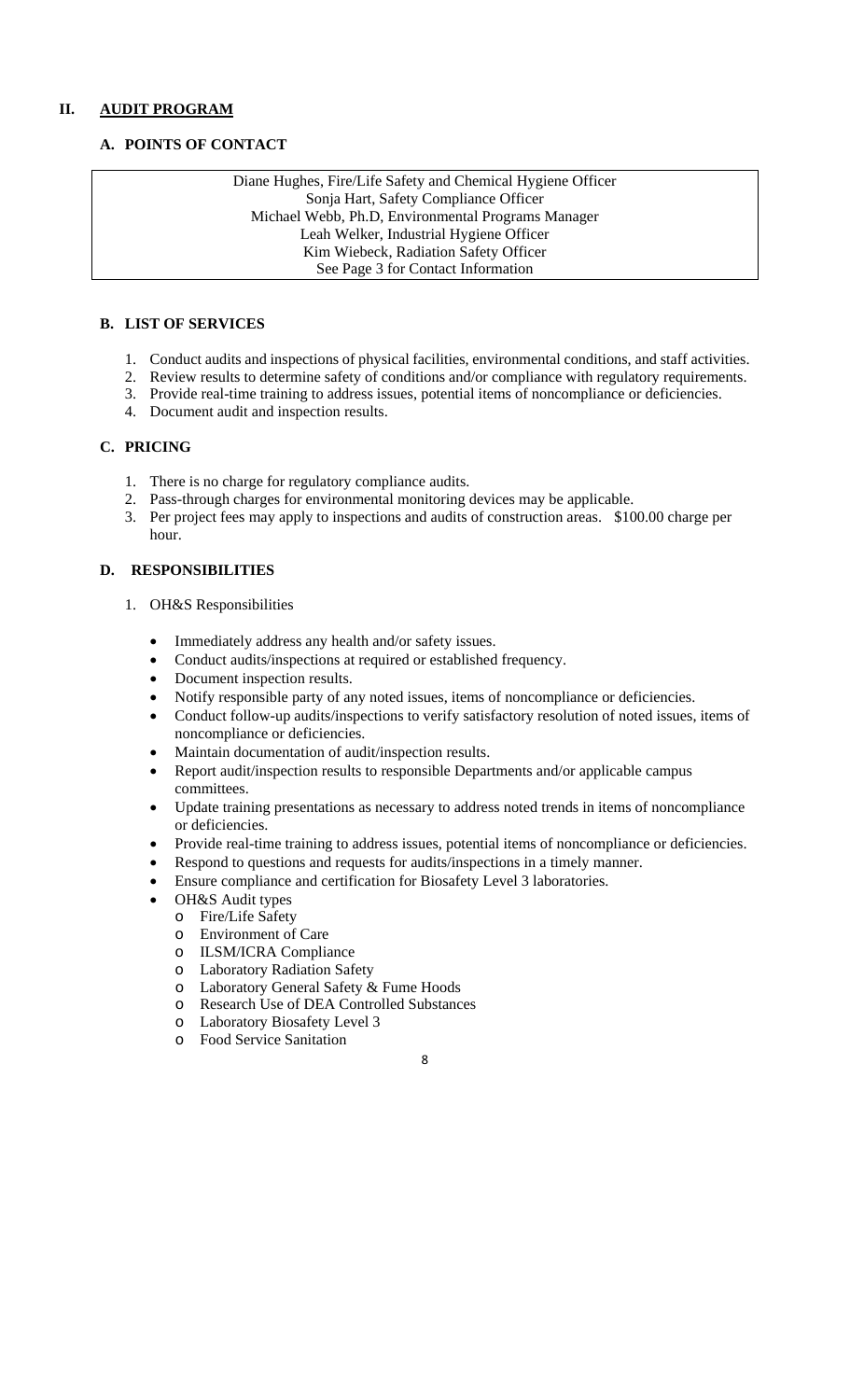- o Noise Evaluation
- o Indoor Air Quality
- o Lighting
- o Cooling Towers
- o Hazardous Waste Storage Area
- 2. Client Responsibilities
	- Comply with all applicable federal, state, local and UAMS regulations and/or policies.
	- Request non-scheduled inspections.
	- Upon notification, promptly correct noted issues, items of compliance or deficiencies.
	- Notify OH&S of any known or suspected health and/or safety issues.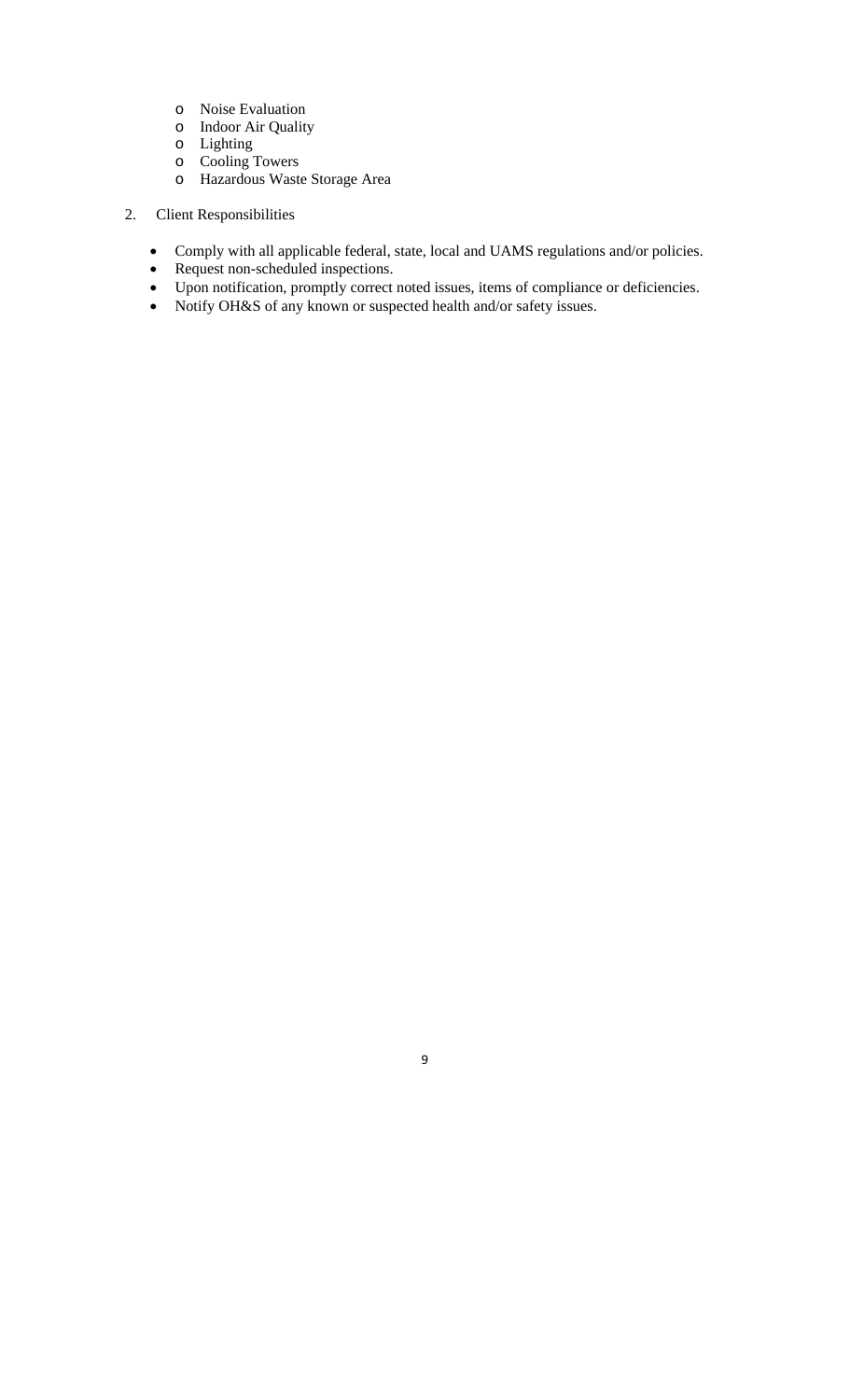## **III. CRISIS/EMERGENCY RESPONSE**

## **A. POINTS OF CONTACT**

## **501-526-0000 CAMPUS OPERATIONS CALL CENTER**

## **B. LIST OF SERVICES**

- 1. Maintain Hazard Communication Program.
- 2. Respond to emergencies immediately dangerous to life and health (IDLH) within15 minutes of notification (normal office hours) to determine threat level, action plan, and recommended follow-up items. Examples of IDLH events include but are not limited to fire alarms, floods, odors (burning, chemical or gas), major chemical spills (excess of 5 gallons, depending on type of chemical), sewer line breaks, and gas line leaks.
- 3. Respond to non-IDLH events within a 30 minute time interval (normal office hours) to determine threat level, action plan, and recommended follow-up items. Examples of non-IDLH events include but are not limited to water leaks, minor chemical spills (less than 5 gallons, depending on type), excessive noise in patient care areas, sewer odors, and other odors that are not essentially life threatening.
- 4. Response to emergencies of mass scale i.e. earthquakes, tornados, mass casualty events, decontamination, etc. will be coordinated by the UAMS Emergency Management Department. Response times may vary depending on the need for OH&S personnel.

## **C. PRICING**

There is no charge for this service.

## **D. RESPONSIBILITIES**

- 1. OH&S Responsibilities
	- Maintain master database for material safety data sheets (MSDS) for chemicals that enter the UAMS campus.
	- Respond to a crisis/emergency in a timely manner as defined above.
	- Conduct assessment of hazard, determine immediate need action items and coordinate with necessary UAMS personnel to mitigate the situation.
	- Develop action items to be addressed, if needed.
	- Follow-up on action items and report on event, if needed.
- 2. Client Responsibilities
	- Maintain inventory of chemicals in use.
	- Notify OH&S if or when new chemicals are obtained.
	- Follow departmental procedures in the event of crisis/emergencies.
	- Follow instructions given by OH&S personnel pertaining to action items, follow-up items, or aid OH&S personnel as directed during a crisis or emergency event.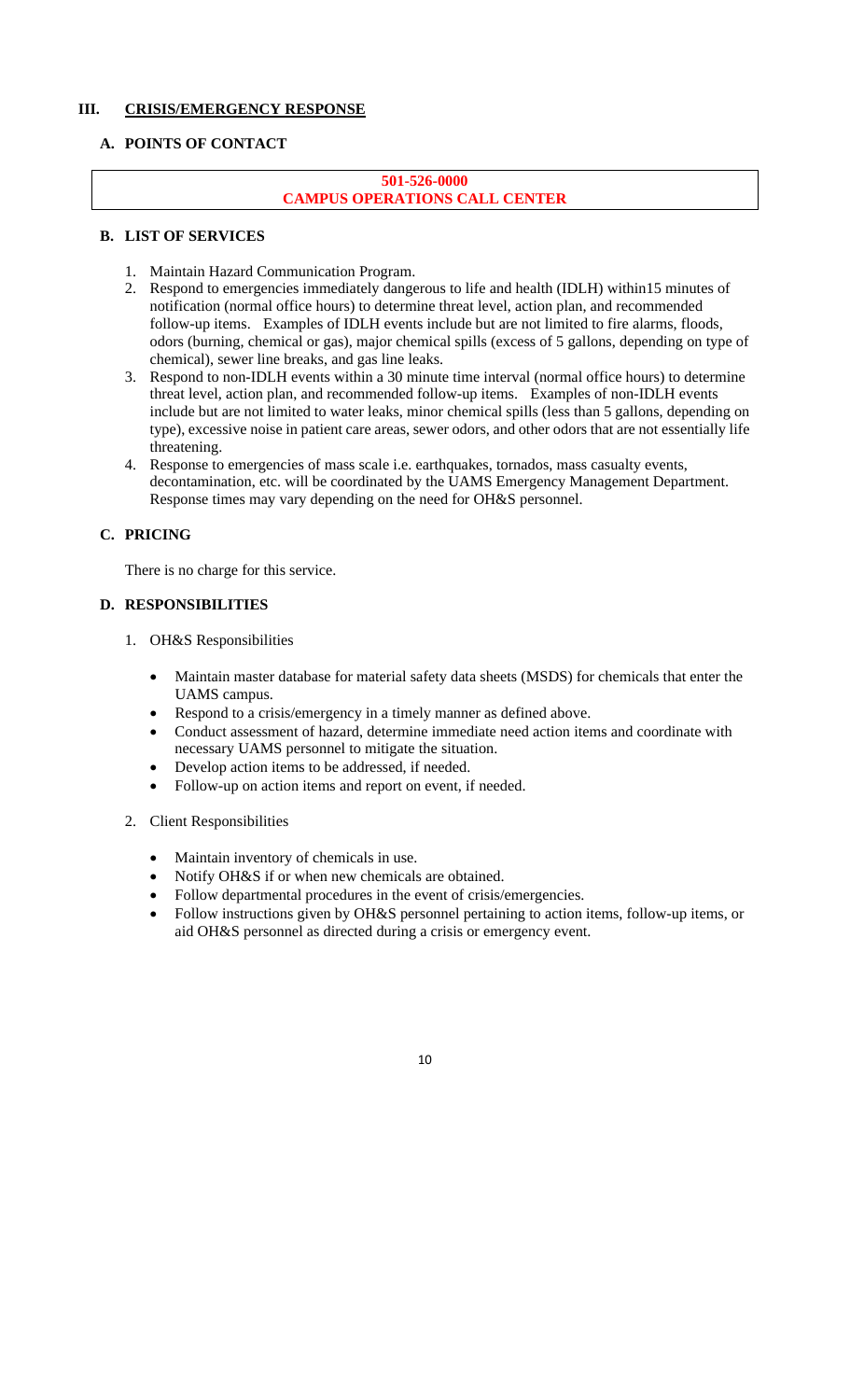## **IV. INCIDENT AND INJURY REPORTING**

## **A. POINTS OF CONTACT**

Sonja Hart, Safety Compliance Officer Leah Welker, Industrial Hygiene Officer See Page 3 for Contact Information

#### **B. LIST OF SERVICES**

- 1. Enter all submitted incident and injury reports into the UAMS Incident and Injury Database.
- 2. Conduct investigation of all reported incidents and injuries.
- 3. Identify areas needing attention or personnel needing additional training based on number of specific injuries.

## **C. PRICING**

There is no charge for this service.

## **D. RESPONSIBILITIES**

- 1. OH&S Responsibilities
	- Maintain accurate database of all reported incidents and injuries.
	- Maintain strict confidentiality of all records.
	- Respond to all questions in a timely manner.
	- Implement specialized training as needed or requested.
	- Investigate all reported incidents and injures.
- 2. Client Responsibilities
	- Report all incidents and injuries by filling out an incident/injury form.

Refer to UAMS Policies: 11.4.01 Incident and Injury Reporting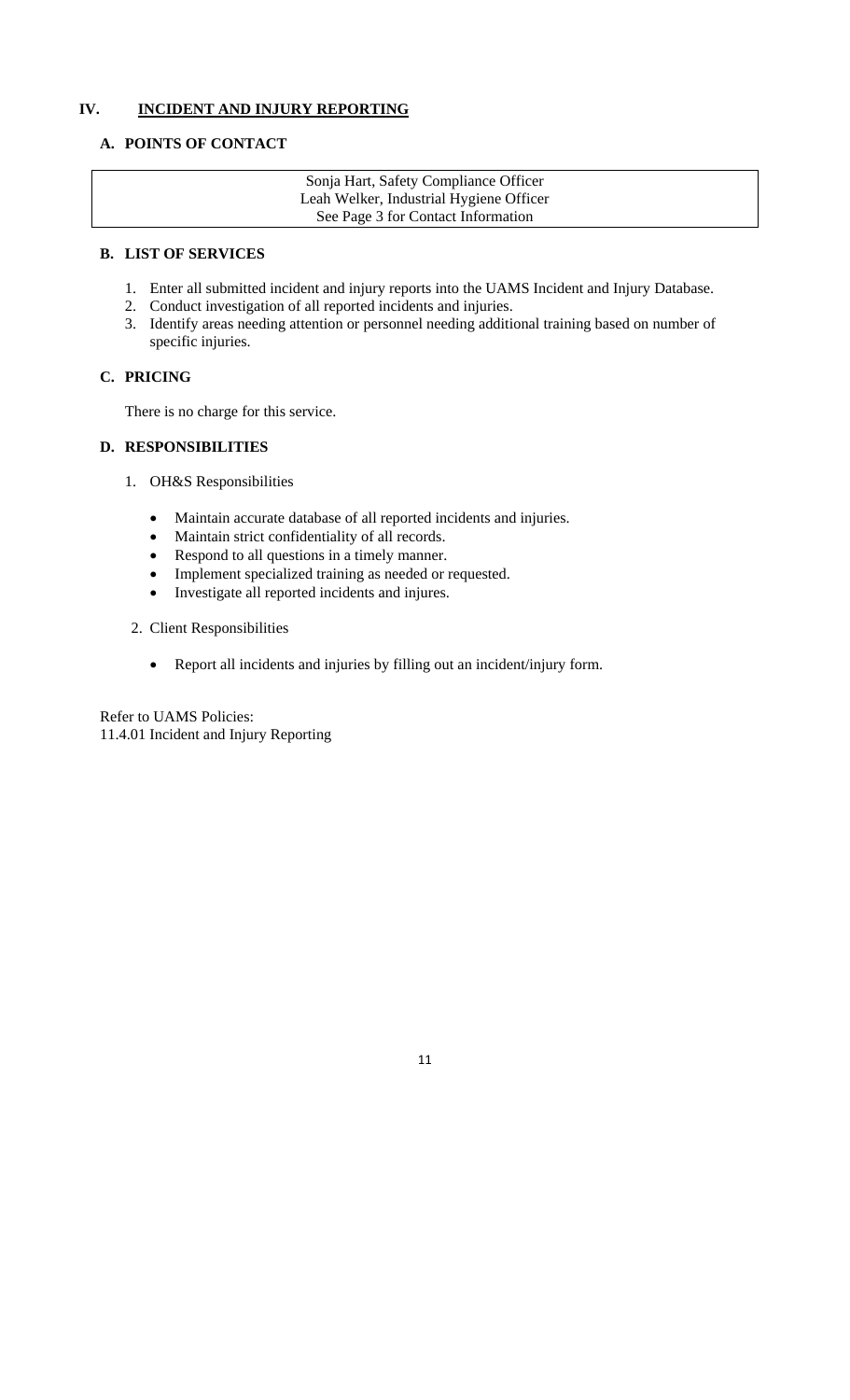## **V. HAZARD SURVEILLANCE**

## **A. POINTS OF CONTACT**

**Hazard reports should be made online at: http://www.uams.edu/safety/Hazard.aspx** 

Carol Price, Director Linda Rogers, Operations Manager See Page 3 for Contact Information

## **B. LIST OF SERVICES**

1. Coordinates and tracks to their conclusion all hazard reports submitted.

## **C. PRICING**

There is no charge for this service.

## **D. RESPONSIBILITIES**

- 1. OH&S Responsibilities
	-
	- Maintain a log of all incoming hazard reports.<br>• Determine if the report merits logging as a haz Determine if the report merits logging as a hazard.
	- Determine who hazard report is sent to for investigation and correction.
	- Conduct follow-up on all hazard reports not returned within seven business days of initial report.
	- Present all hazard reports to Environment of Care and Safety Coordinating Committee for closeout.
- 2. Client Responsibilities
	- Report, by submitting online hazard report, anything which might be dangerous to employees, students, patients or visitors at UAMS.
	- Report, by submitting online hazard report, anything which could result in damage to UAMS property.

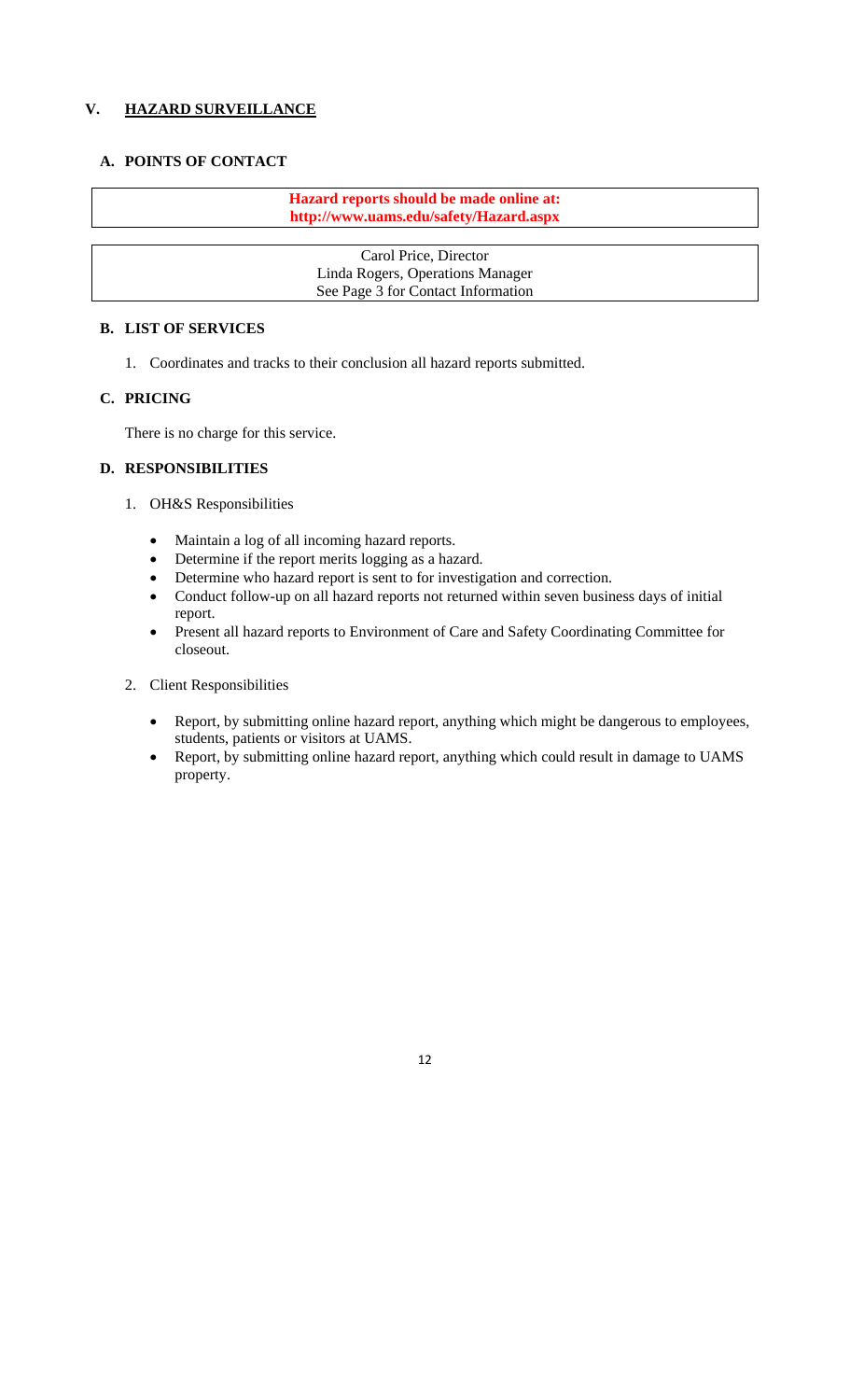## **VI. DRIVER SAFETY & INSURANCE PROGRAM**

## **A. POINTS OF CONTACT**

| Linda Rogers, Operations Manager   |  |
|------------------------------------|--|
| See Page 3 for Contact Information |  |

## **B. LIST OF SERVICES**

- 1. Operates UAMS Driver Safety Program.
- 2. Maintains insurance summary for all UAMS buildings, contents, vehicles, fine arts, rare books, and lab animals.
- 3. Acts as UAMS liaison to UA Systems Risk Management Office in the event of property damage or vehicle accident.
- 4. Acts as UAMS liaison to UA Systems Risk Management Office for special insurance coverage outside of normal policies, i.e. events.

## **C. PRICING**

There is no charge for this service.

## **D. RESPONSIBILITIES**

1. OH&S Responsibilities

## Driver Safety Program:

- Maintain accurate database of all drivers who have submitted enrollment forms to OH&S.
- Maintain strict confidentiality of all records.
- Respond to all questions in a timely manner.
- Offers driver safety training when required.

#### Insurance:

- Maintain accurate summaries for insurance coverage on the following: buildings (owned and leased), building contents, vehicles, fine arts, rare books, and lab animals.
- In the event of a vehicle accident, maintain records and report to the UA Systems Risk Management Office.
- In the event of property loss, maintain records and report directly to the insurance company and the UA Systems Risk Management Office.
- Obtain certificate of insurance when requested by departments.
- Obtain special event insurance coverage when requested by department. Department is responsible for paying for this coverage.
- 2. Client Responsibilities
	- Ensure all department personnel who drive on UAMS business either in a fleet vehicle, department vehicle, rental vehicle, or personal vehicle are enrolled in the UAMS Driver Safety Program. Blank enrollment forms are located on OH&S Website at: http://intranet.uams.edu/safety/policy/UAMS\_Vehicle\_Safety\_Program\_Signup.pdf
	- Notify Police (UAMS Police if on campus or local police if accident is off campus) and UAMS Vehicle Control at 501-686-6896 in the event of a vehicle accident.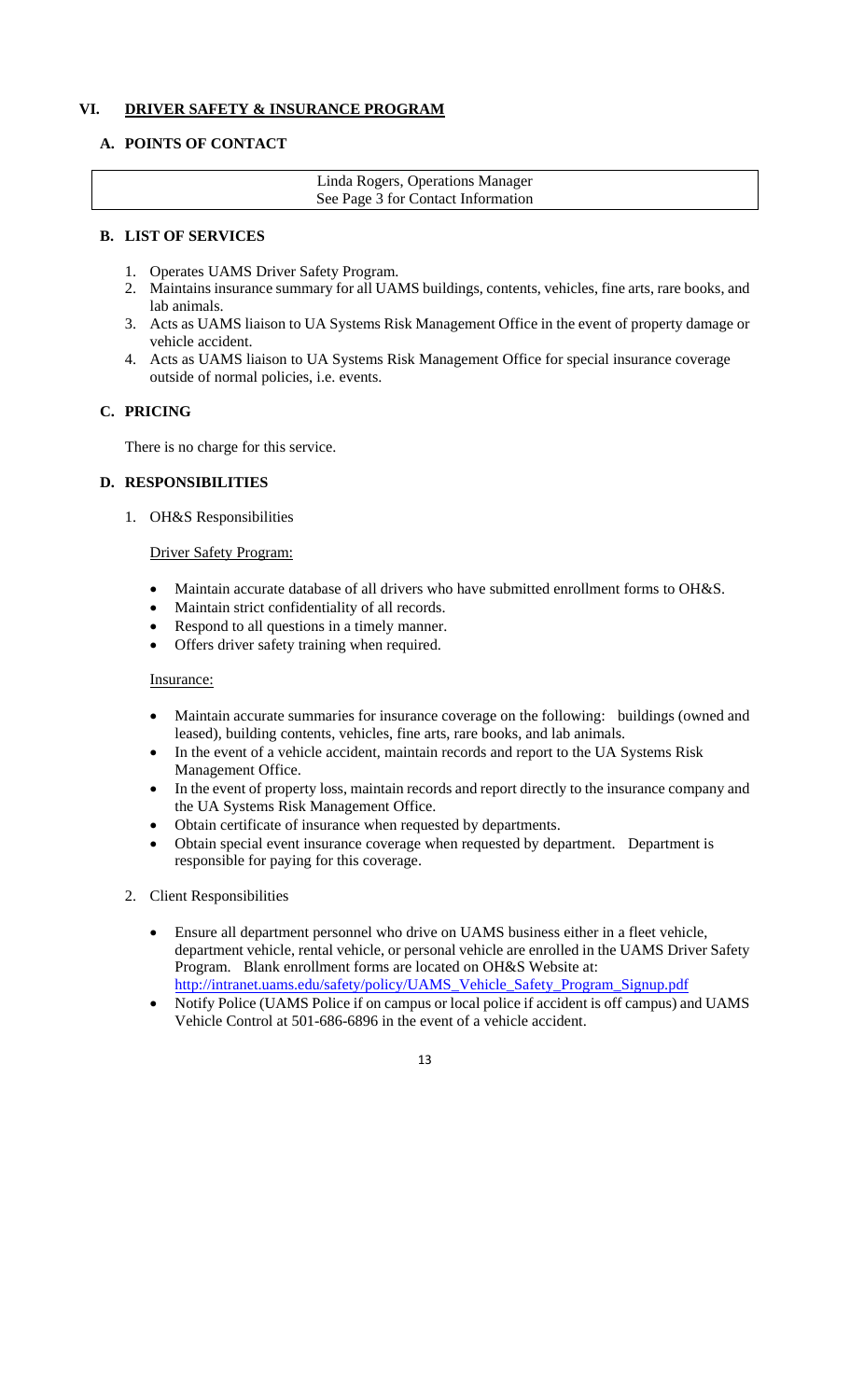- Notify OH&S business office when moving off campus to a rented location or closing a rented location to move back on campus or to another location. Contents must be moved to new location on insurance records. Return completed Property change form to OH&S business office. Blank forms are located on OH&S Website at: http://www.uams.edu/safety/Forms/OnlineForms.aspx
- Immediately notify OH&S business office at 501-686-5536 or Vehicle Control 501-686-6896 of purchase of a utility vehicle or used vehicle if vehicle is not purchased through the Vehicle Control office.
- Notify OH&S business office at 501-686-5536 in the event high dollar equipment (greater than \$100,000) is purchased. Dollar amount of building contents must be increased.
- Notify OH&S in the event of property loss.

Refer to UAMS Policies:

11.1.10 Vehicle Driver Safety Program

11.1.12 Travel Insurance

11.1.13 Insurance Claims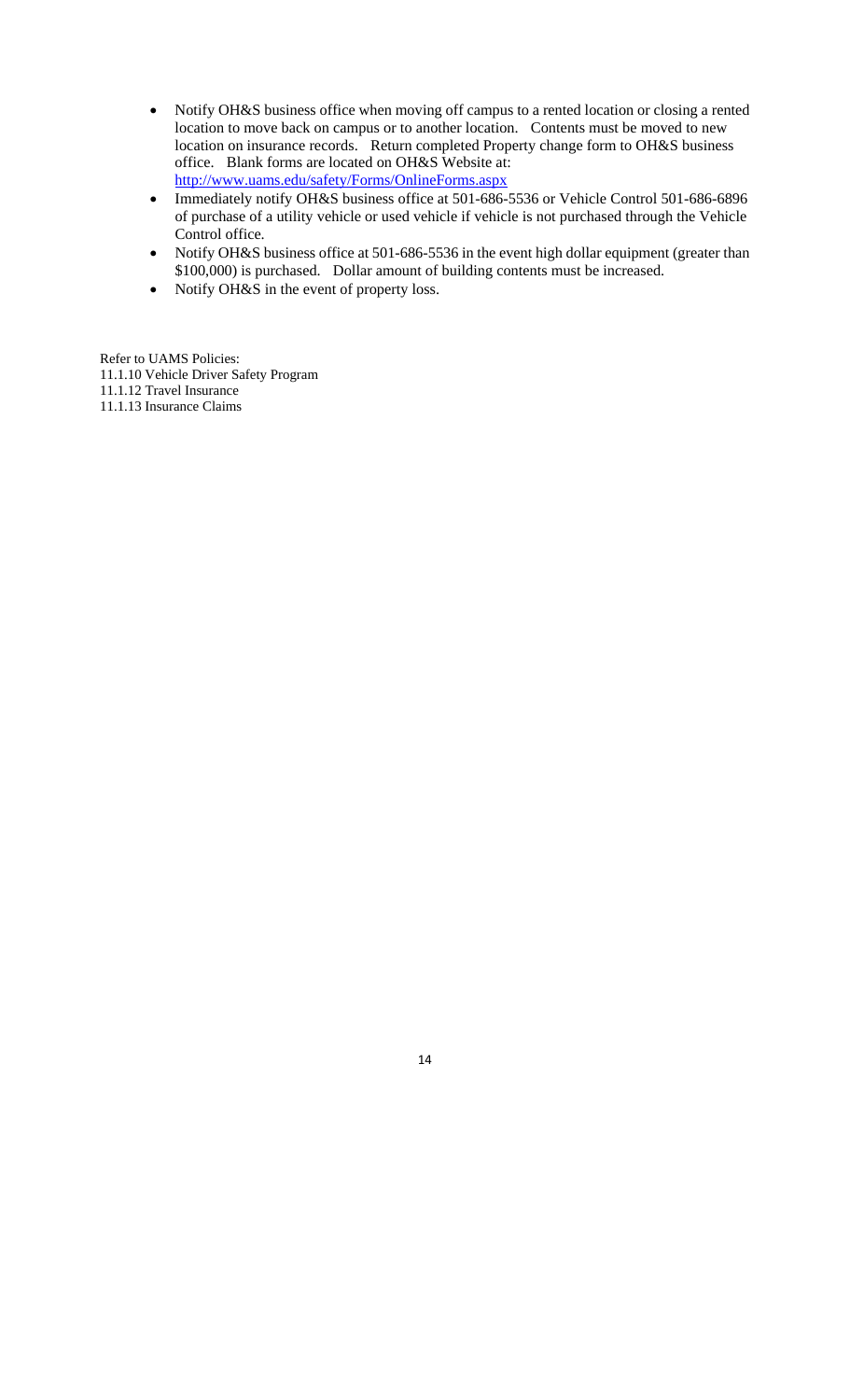## **VII. RESPIRATORY PROTECTION PROGRAM**

## **A. POINTS OF CONTACT**

Sonja Hart, Safety Compliance Officer See Page 3 for Contact Information

#### **B. LIST OF SERVICES**

- 1. Maintain respiratory program.
- 2. Perform fit test on an established schedule.
- 3. Perform special request non-routine group fit test via agreed upon schedule.
- 4. Provide on-line training and group training by request.
- 5. Generate, print and mail fit test cards.
- 6. Send email renewal reminders to previously tested staff.

## **C. PRICING**

There is no charge to UAMS employees for this service. Nursing students are charged \$5.00 each for materials only.

## **D. RESPONSIBILITIES**

- 1. OH&S Responsibilities
	- Perform fit test for all respirators worn on campus.
	- Maintain accurate database of all medical clearances, fit tests and trainings.
	- Respond to all questions in a timely manner.
	- Update training materials.
	- Coordinate hazard assessments, respirator selection and training, medical evaluations and fit tests.
	- Maintain hardcopy records of approved respirator wearers (i.e.: medical clearances), and fit test results.
	- Audit the program for continued effectiveness.
- 2. Client Responsibilities
	- Comply with all requirements of the UAMS Respiratory Protection Program.
	- Wear the respirator in accordance with the program policies and worksite specific procedures.
	- Report any malfunctions or concerns to immediate supervisor.
	- Notify OH&S of any problems with respirator use, or any changes in work processes that would impact airborne contaminant levels.
	- Notify OH&S of tasks/jobs that involve the potential for air contaminant concentrations greater than the permissible exposure limit (PEL) for evaluation.

Refer to UAMS Policies: 11.4.14 Respiratory Protection Policy Part II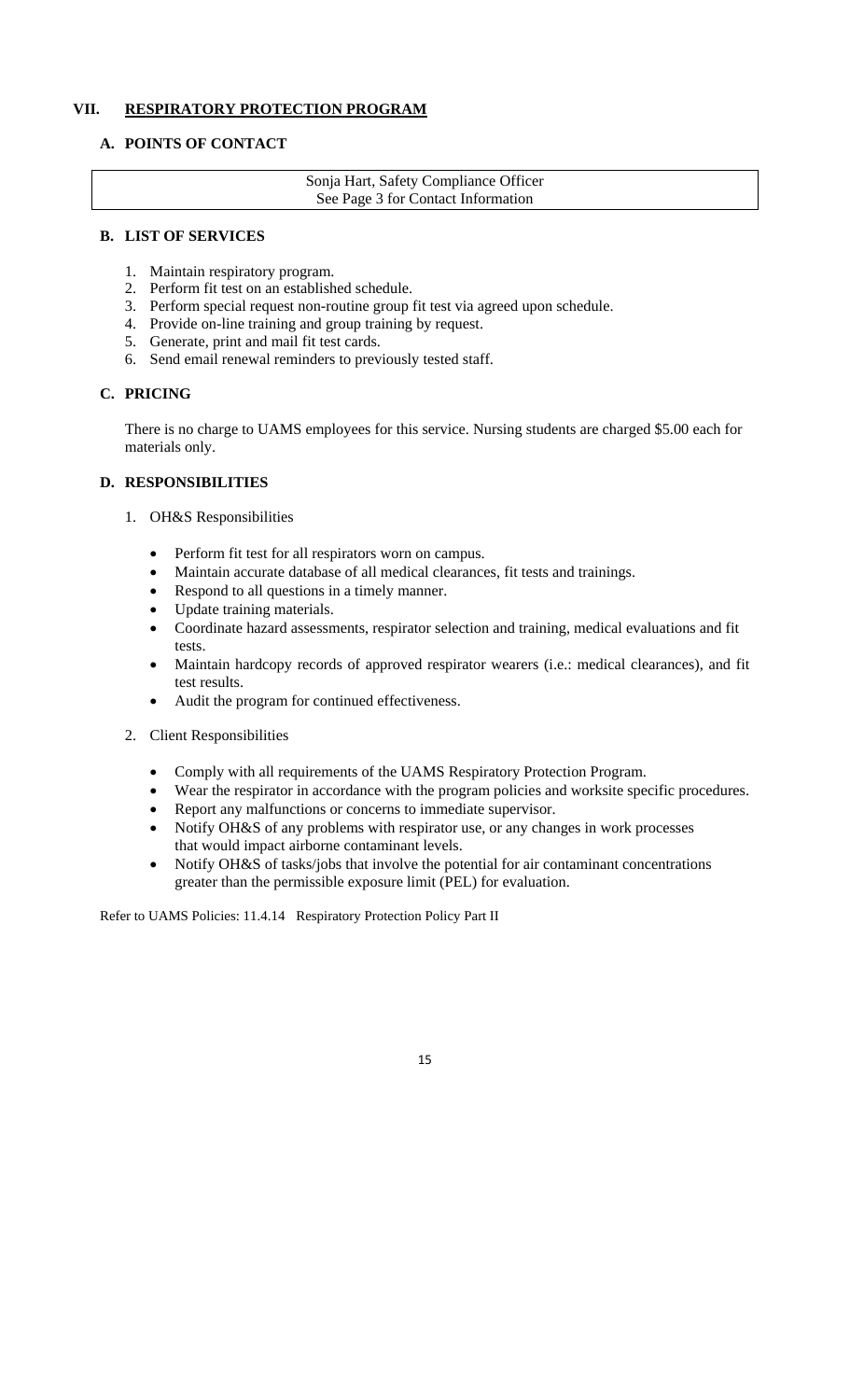## **VIII. INDUSTRIAL HYGIENE PROGRAM**

## **A. POINTS OF CONTACT**

Leah Welker, Industrial Hygiene Officer See Page 3 for Contact Information

## **B. LIST OF SERVICES**

- Noise studies
- Chemical Exposure studies (Annually for compliance purposes in most areas)
- Lighting studies (Triennially for the entire campus, or after acquisition or construction of a new building)
- Air Quality studies ( Annually for clinical areas, triennially for entire campus)
- Total Dust studies
- Ergonomic assessments
- Risk assessments
- Asbestos inspections
- Lead inspections
- Odor surveys
- Residual Moisture surveys
- Odor calls
- Confined space entry evaluations
- $\bullet$  O<sup>2</sup> Sensor calibration for Cryogenic Storage Area
- Site Specific training (custom built or generic)
- Management of the records of studies/surveys/assessments performed by IHD

## **C. PRICING**

Pass through charges for sampling media and third party analysis are charged to the department in which exposure assessments are performed. Typically, this cost is \$40 per each sample. For studies that are not part of the scheduled program, Industrial Hygiene Division (IHD) labor costs at \$100 per hour.

## **D. RESPONSIBILITIES**

1. OH&S Responsibilities

Exposure Studies (annual for accreditation and compliance, or requested at additional cost):

- Develop sampling plan prior to the exposure assessment detailing specifics of study.
- Collect all data of exposure assessment with calibrated equipment in accordance with the rules of the area.
- Analysis of data collected to determine exposure.
- Formal report of the study including all data collected, detailed maps of areas survey, pictures, third party analysis report (passive monitoring), MSDS (if necessary) and recommendations (if needed).

Exposure surveys/inspections (not annually planned):

- Collection of data with calibrated equipment while in accordance with the rules of the area.
- Analysis of data collected to determine exposure.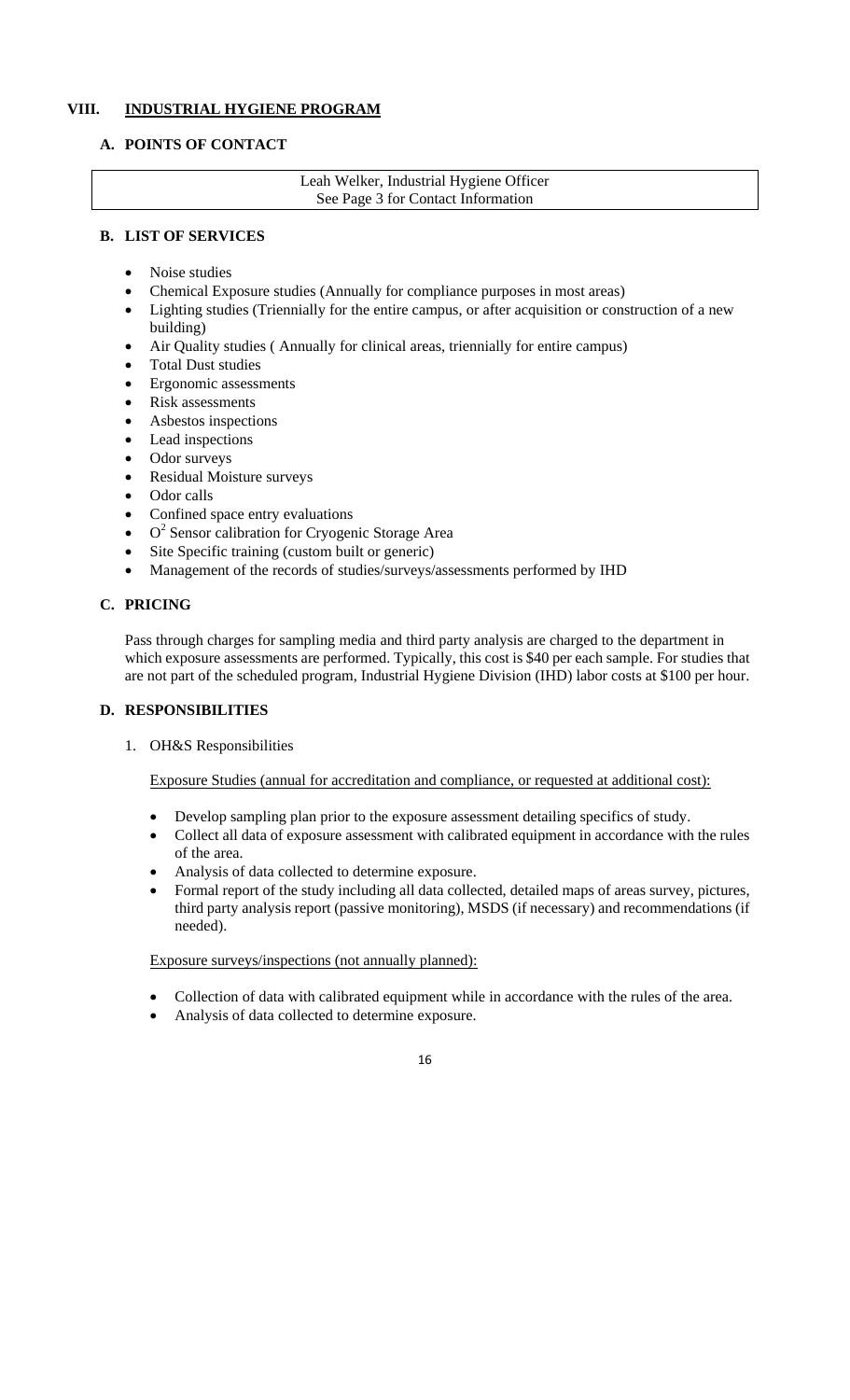Informal report with summary of data, collected pictures and/or maps, and recommendations.

#### Exposure assessments:

- Investigation of potential exposure.
- Summary of activities performed with recommendations by IHD.

#### Odor calls:

- 15 minute response during normal hours for IDLH odors (See Crisis/Response Program)
- 30 minute response during normal hours for non-IDLH odors (See Crisis/Response Program)
- Within one hour for afterhours IDLH or emergency events
- On-site assessment and recommendations to customer.
- Information of call input into response database.

#### Site specific training:

- Investigation of area, procedures, pictures
- Custom built presentation using area photos and procedures, plus delivery to staff in area by IHD.

#### Recordkeeping:

 IHD will maintain records of studies/assessments/surveys performed as well as distribution of records to clients.

#### 2. Client Responsibilities

- Reimbursement of cost for sampling media, third party laboratory analysis, and or additional IHD labor charges if applicable.
- Utilize recommendations posted in reports by IHD.
- Inform IHD in the event that chemicals, procedures, or laboratory conditions change (501-526-5462).
- Maintain records of IHD reports for studies/surveys/assessments for area, employees, OSHA, and Joint Commission.

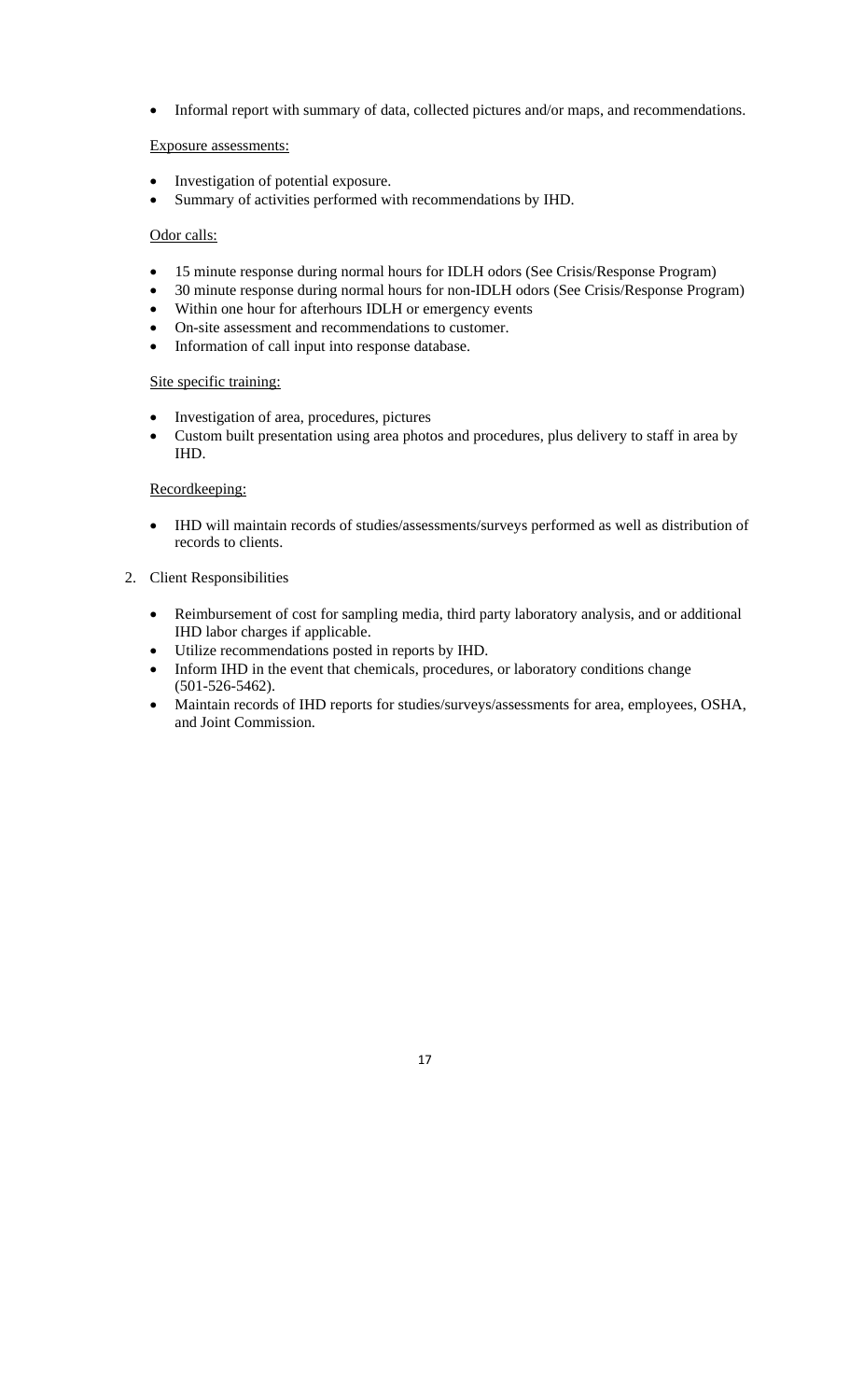## **IX. MEDICAL/BIOHAZARDOUS WASTE PICKUP AND DISPOSAL**

## **A. POINTS OF CONTACT**

Sandy Cox, Biohazard Team Supervisor See Page 3 for Contact Information

## **B. LIST OF SERVICES**

- 1. Routine medical/biohazard waste pickups are done in clinical areas based on need. All clinical areas are serviced at least daily with some areas serviced multiple times during the day. Frequency is based on the amount of waste generated.
- 2. Research/Educational labs will be serviced on an as need basis.

## **C. PRICING**

There is no charge for biohazard waste pickups.

## **D. RESPONSIBILITIES**

- 1. OH&S Responsibilities
	- Clinical Programs Coverage: Core business hours are 5:30 a.m. until 10:30p.m. Monday through Friday. Weekend hours are Saturday and Sunday 4 p.m. to 12:30 am.
	- OH&S will service clinical areas by routine schedule.
	- Research/Education Coverage: OH&S will respond to requests of pickups of biohazardous waste in research /educational labs as soon as possible, but no later than 24 hours of receipt of request.
- 2. Client Responsibilities
	- Proper segregation of waste into the appropriate waste stream is mandatory. Regular trash or landfill waste should not be placed in a biohazard bag. Cost containment is the responsibility of the generator.
	- Routine pickups in clinical areas are scheduled and client does not have to initiate pickups. If an additional pickup is needed due to a high volume of waste being generated, the biohazard team can be contacted by calling 501-526-0000 or on line at http://www.uams.edu/Safety/BioHazardWaste.aspx.
	- All pickup requests for research /educational labs must be made online using OH&S online pickup request: http://www.uams.edu/Safety/BioHazardWaste.aspx.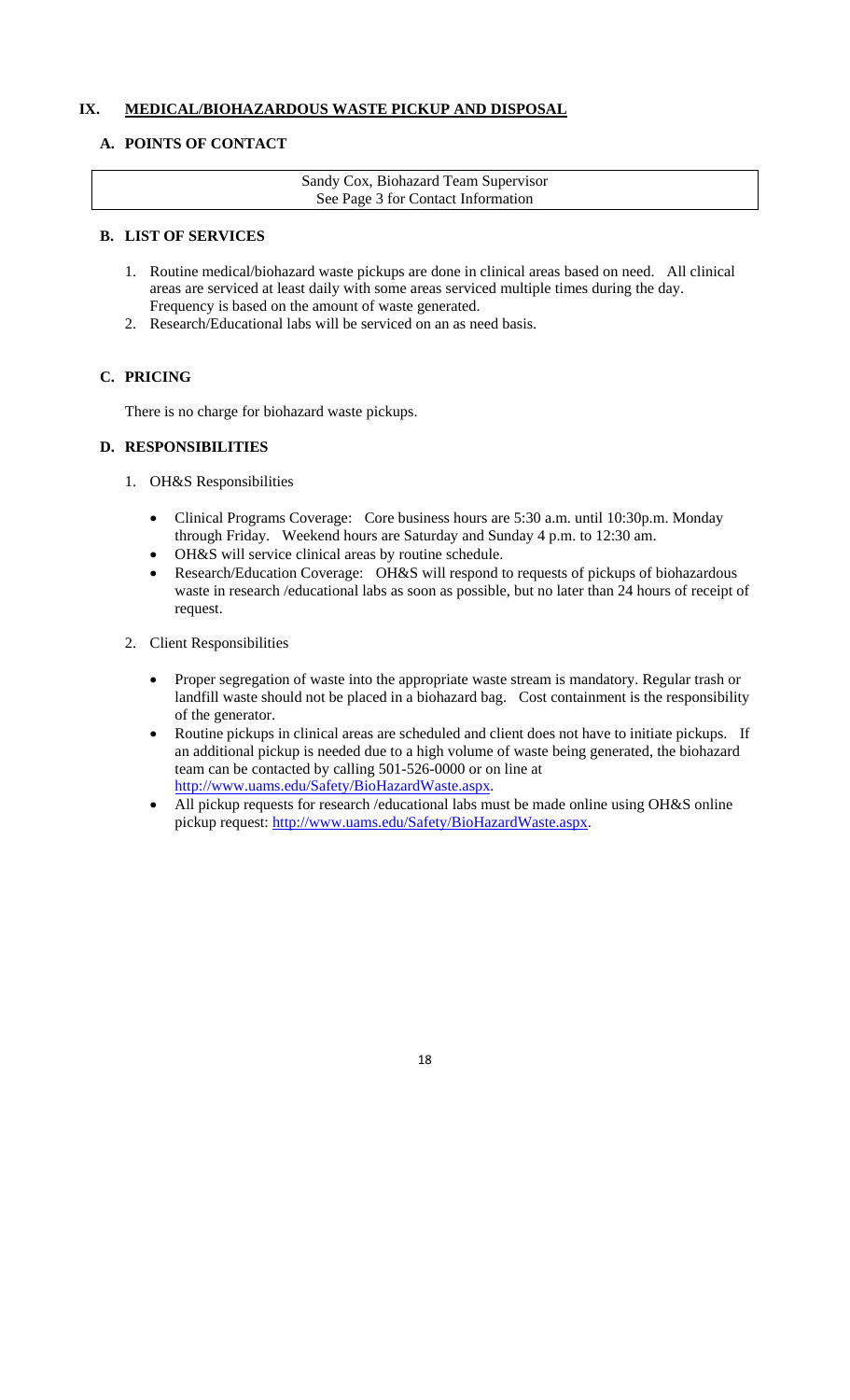## **X. CHEMICAL PICKUP AND DISPOSAL FOR CLINICAL PROGRAMS**

## **A. POINTS OF CONTACT**

## **Scheduled routine pickups based on customer needs (See Schedule Below)**

**All other pickup requests must be made online at:**  http://www.uams.edu/Safety/ChemicalPickup.aspx

Michael Webb, Ph.D., Environmental Programs Manager See Page 3 for Contact Information.

## **B. LIST OF SERVICES**

1. Routine chemical pickup and transport of chemicals from originating department based on customer need. See Pickup Schedule below:

| <b>DEPARTMENT</b> | <b>LOCATION</b>         | <b>DAY OF WEEK</b> | <b>TIME</b> |
|-------------------|-------------------------|--------------------|-------------|
| Histology         | Central Building, 1/300 | Thursday           | $9:00$ a.m. |
| Pathology         | Shorey Building, 4S/17  | Upon request       |             |
| Cytogenetics      | Freeway Medical, 2/200  | Upon request       |             |
| Clinical Lab      | <b>B1-037</b>           | Upon request       |             |
| <b>OB-GYN</b>     | Freeway $-7/218$        | Upon request       |             |
| Molecular Lab     | Shorey 7S/17            | Upon request       |             |

- 2. Disposal of chemicals.
- 3. Barrels for chemical storage.

## **C. PRICING**

- 1. Routine chemical pickup, transport, and processing of chemicals will be \$50.00 per trip + cost of chemical disposal (including price of barrels) and truck rental (if needed).
- 2. Barrels will be delivered at the same time of chemical pickup at no charge. Requests for delivery of barrels only will incur a \$25.00 delivery charge.
- 3. Expedited pickup Same as routine pickup + an additional  $$25.00$ .

## **D. RESPONSIBILITIES**

- 1. OH&S Responsibilities
	- Coverage: Core business hours are 8:00 a.m. until 4:30 p.m. Monday through Friday. Coverage is not offered outside core business hours. This includes weekends and UAMS holidays.
	- Respond to requests for pickup of chemicals as soon as possible, but no later than within 24 hours of receipt of request.
	- Accurately submit billing information to client within 30 days.
- 2. Client Responsibilities
	- All pickup requests must be made online using OH&S online pickup request: http://www.uams.edu/Safety/ChemicalPickup.aspx. Pickup requests by phone will not be accepted.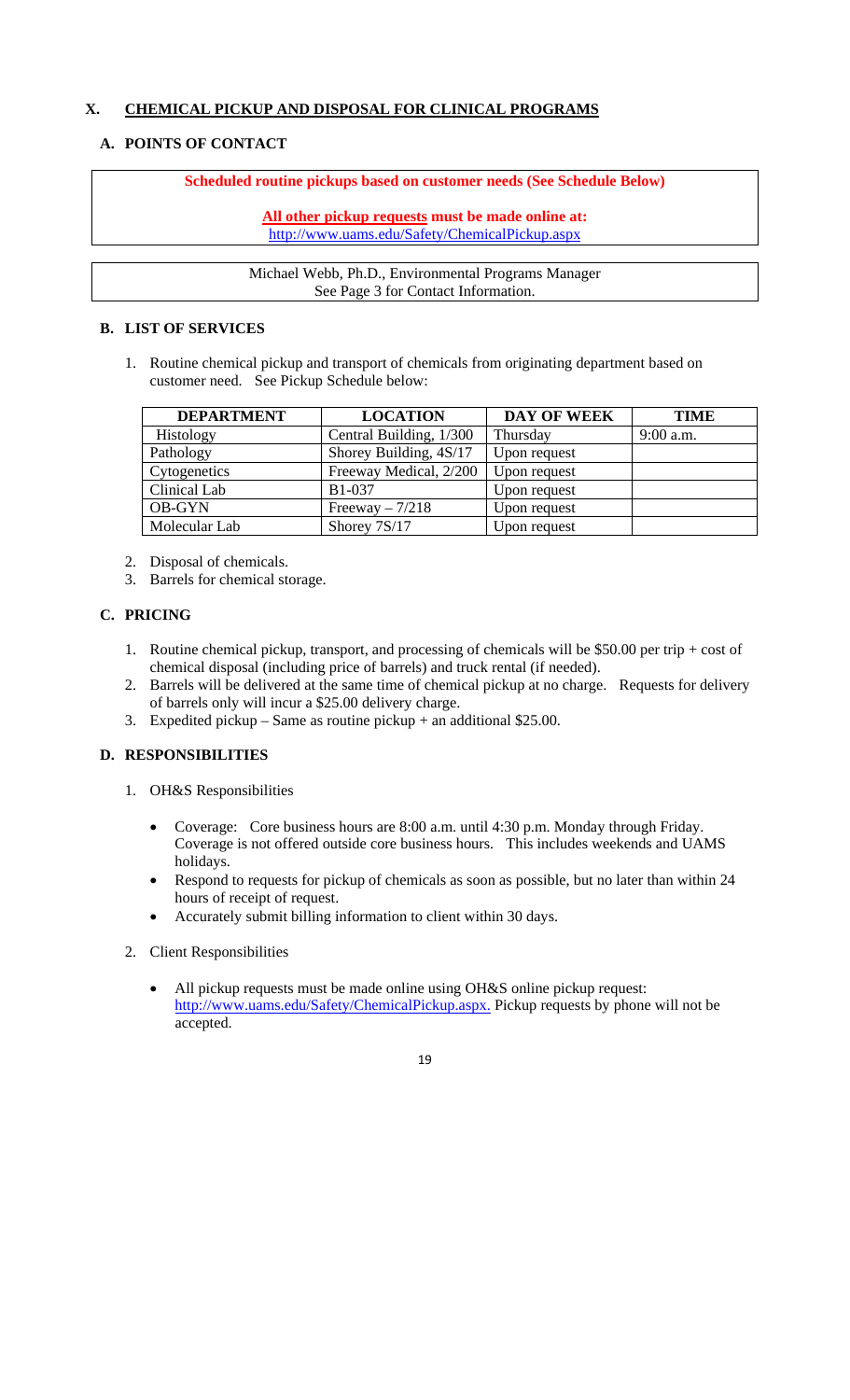- Anticipate needs for holidays and weekends, and make requests "in advance" during core coverage hours.
- Provide account information within 14 days upon receipt of billing request.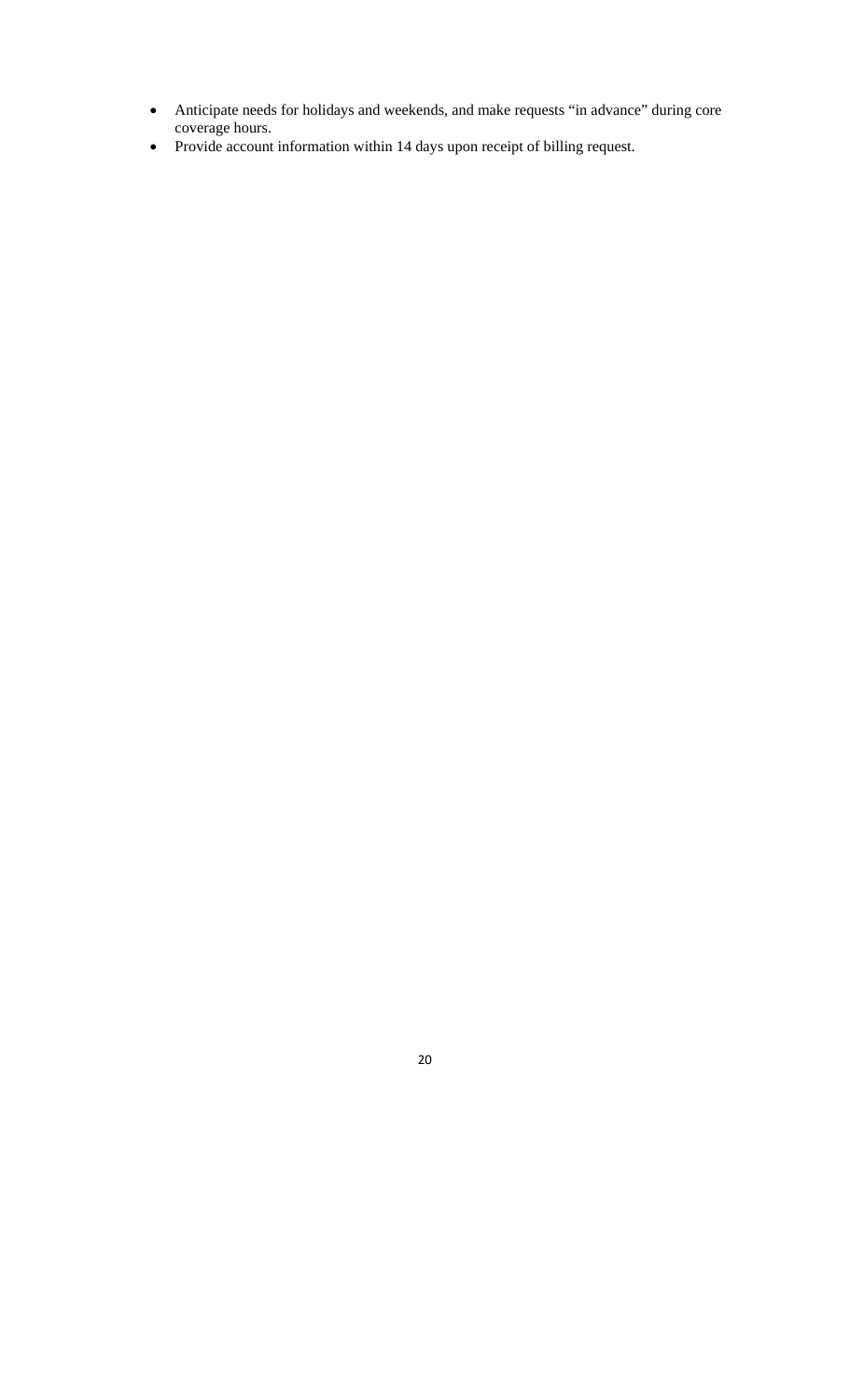## **XI. CHEMICAL PICKUP AND DISPOSAL FOR CAMPUS**

## **A. POINTS OF CONTACT**

## **Scheduled routine pickups based on customer needs (See Schedule Below)**

**All other pickup requests must be made online at:**  http://www.uams.edu/Safety/ChemicalPickup.aspx

Michael Webb, Ph.D., Environmental Programs Manager See Page 3 for Contact Information.

## **B. LIST OF SERVICES**

- 1. Chemical pickup and transport of chemicals from research laboratories.
- 2. Disposal of chemicals.
- 3. Barrels for chemical storage.
- 4. Biomed I & II chemical(s) pick-up is upon request or as needed.
- 5. Complete laboratory close out.

## **C. PRICING**

- 1. No charge for routine disposal of chemicals
- 2. Complete laboratory close out is \$100.00 per lab plus pass through charge for chemical disposal.

## **D. RESPONSIBILITIES**

- 1. OH&S Responsibilities
	- Core business hours are 8:00 a.m. until 4:30 p.m. Monday through Friday. Coverage is not offered outside regular business hours. This includes weekends and UAMS holidays.
	- Respond to requests for pickup of chemicals as soon as possible, but no later than within 24 hours of receipt of request.
	- Accurately submit billing information to clients within 30 days.
- 2. Client Responsibilities
	- All pickup requests must be made online using OHS online pickup: http://www.uams.edu/Safety/ChemicalPickup.aspx. Pickup requests by phone will not be accepted.
	- Anticipate needs for holidays and weekends, arrangements will need to be made during regular office hours for this arrangement.
	- For laboratory close out, lab personnel must notify Michael Webb, Ph.D. two weeks in advance before departure from UAMS. Lab must have a current list of chemicals, and a list of chemicals that will be transferred with the departing Principle Investigator.
	- Provide account information within 14 days upon receipt of billing request.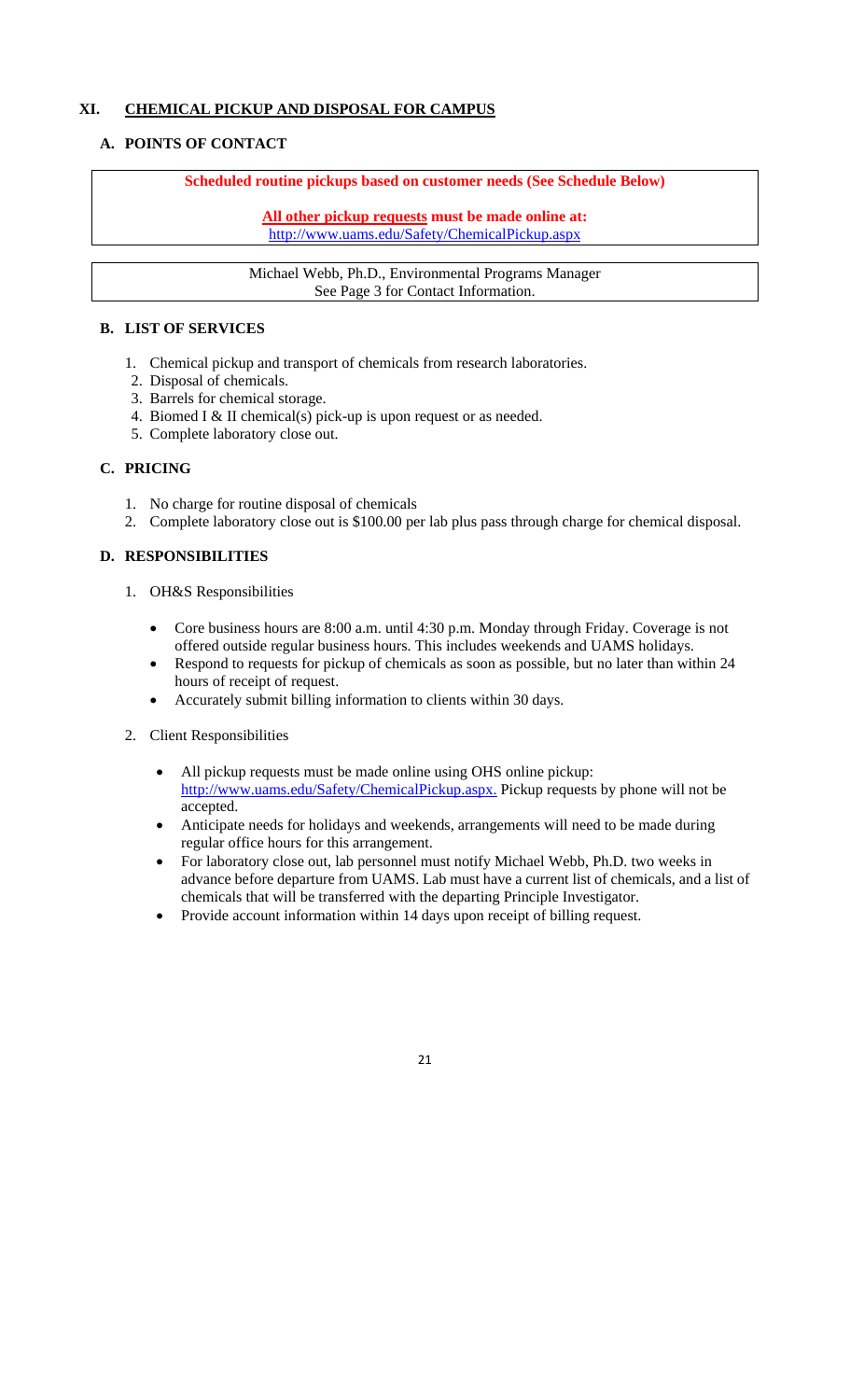## **XII. RADIATION SAFETY PROGRAM**

## **A. POINTS OF CONTACT**

Kim Wiebeck, Radiation Safety Officer See Page 3 for Contact Information

#### **B. LIST OF SERVICES**

- 1. Development, implementation and oversight of the UAMS Radiation Safety Program.
- 2. Function as the authorized representative of the UAMS Radiation Safety Committee.

## **C. PRICING**

There are no charges for this service.

## **D. RESPONSIBILITIES**

- 1. OH&S Responsibilities
	- Stop unsafe activities involving radioactive materials or sources of radiation.
	- Provide consulting services on all aspects of radiation protection.
	- Maintain radiation doses, releases, contamination and other risks As Low As Reasonably Achievable (ALARA).
	- Develop and maintain a procedure for personnel monitoring, review personnel exposure records, develop corrective actions for those exposures approaching maximum permissible limits, and maintain records of the results of such monitoring.
	- Maintain documentation to demonstrate, by measurement or calculation, that the total effective dose equivalent to the individual likely to receive the highest dose from the licensed operation does not exceed the annual limit for members of the public.
	- Conduct educational programs for the purpose of instructing employees and students in the proper procedures and the equipment necessary for the safe use of radiation sources.
	- Develop, distribute and implement up-to-date radiation protection procedures in the daily operation of the licensee's radioactive material program.
	- Perform a preliminary review of proposed new uses and users prior to formally discussing the proposal with the RSC.
	- Furnish authorized users of radioactive materials a copy of the Radiation Safety Manual and inform them of relevant sections of the State regulations.
	- Establish and maintain procedures for the safe disposal of radioactive materials.
	- Conduct periodic inventory and leak testing of sealed radioactive sources.
	- Inspect all facilities and equipment for appropriate radiation safety procedures and features.
	- Oversee the ordering, receipt, survey, and delivery of radioactive material.
	- Ensure that radioactive material is transported, or offered for transport, in accordance with all applicable Department of Transportation (DOT) requirements.
	- Ensure that possession, use, and storage of radioactive material is consistent with the limitations in the license, the regulations, the Sealed Source Device Registry (SSDR) Certificate, and the manufacturer's recommendations and instructions.
	- Ensure that individuals installing, relocating, maintaining, adjusting, or repairing devices containing sealed sources are trained and authorized by Arkansas Department of Health, NRC or Agreement State radioactive material license.
	- Investigate any incidents and respond to any emergencies.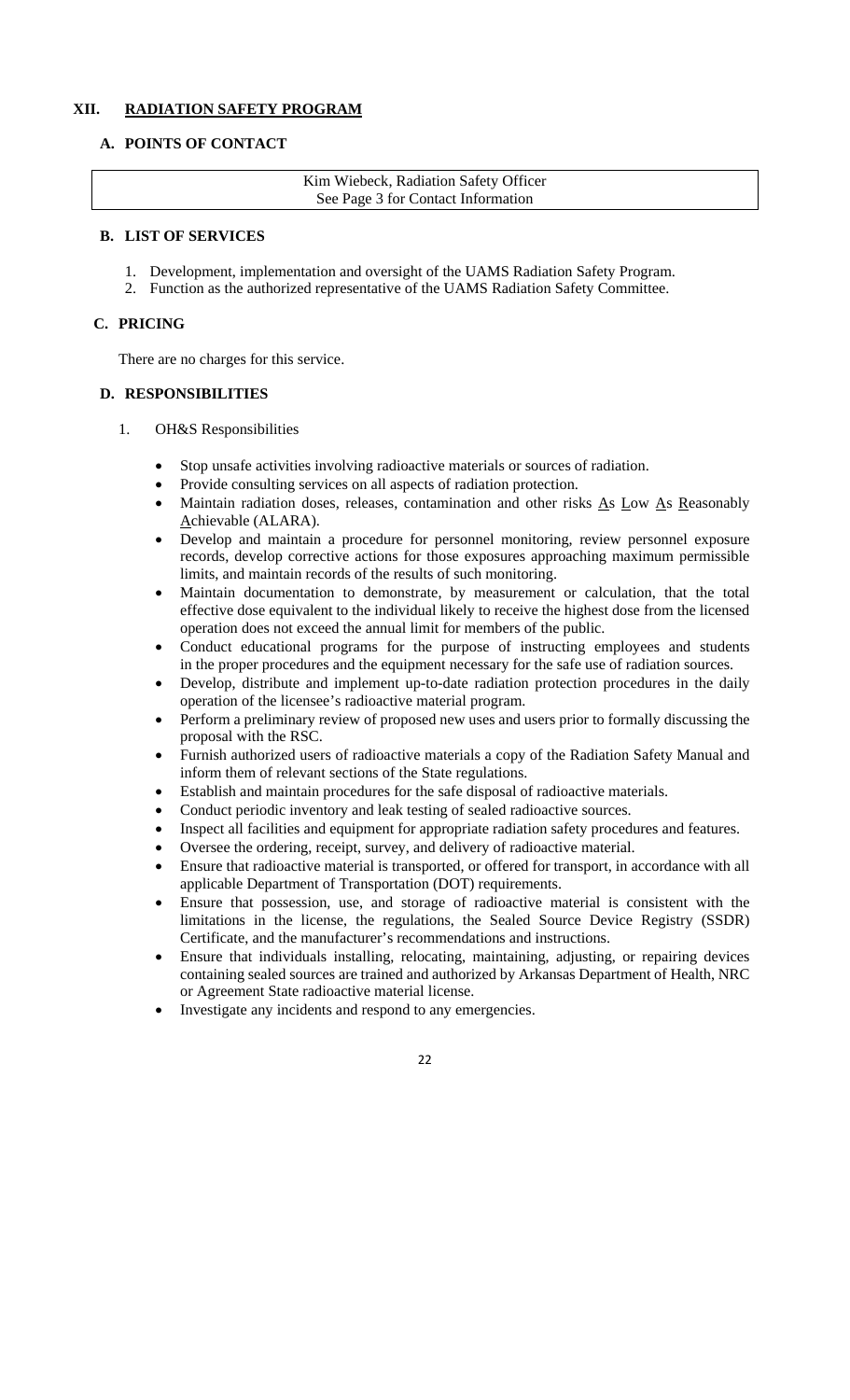- Notify proper authorities of incidents such as loss or theft of radioactive material, damage to or malfunction of sealed sources, and fire.
- Investigate and report to the Arkansas Department of Health, medical events and precursor events, identify the causes and appropriate corrective actions and take timely corrective actions.
- Audit the radiation protection program at least annually.
- Maintain appropriate records.
- Maintain an up-to-date license, and submit amendment and renewal requests in a timely manner.
- 2. Client Responsibilities
	- Commit to provide adequate resources (including space, equipment, personnel, time and, if needed, contractors) to the radiation protection program to ensure that public and workers are protected from radiation hazards and compliance with regulations is maintained.
	- Select and assign qualified individuals to serve on the Radiation Safety Committee, if required, and to serve as Radiation Safety Officer for licensed activities.

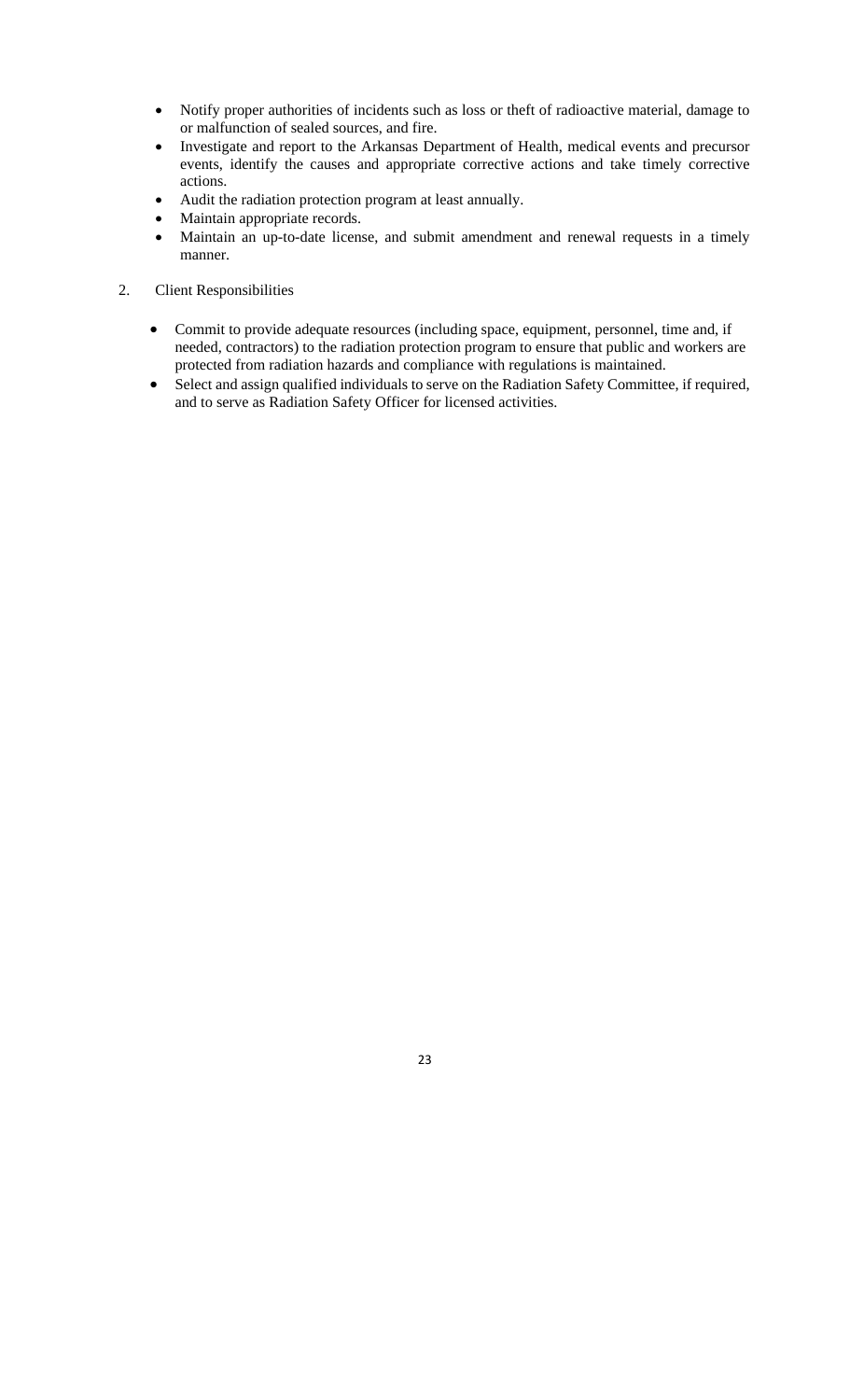## **XII. RADIATION MONITORING PROGRAM**

## **A. POINTS OF CONTACT**

Kim Wiebeck, Radiation Safety Officer Rick Erickson, Radiation Safety Coordinator See Page 3 for Contact Information

## **B. LIST OF SERVICES**

- 1. Operate the UAMS Radiation Monitoring Program.
- 2. Issue personnel radiation monitoring devices as requested by individuals working in a radiation area. \*Note: Individuals should meet the regulatory criteria for monitoring before a monitoring device will be issued.
- 3. Exchange personnel radiation monitoring devices on a monthly basis.
- 4. Review and maintain monthly and annual personnel radiation monitoring reports.
- 5. Issue monthly personnel radiation monitoring reports to Department Coordinators.
- 6. Issue annual personnel radiation monitoring reports to monitored individuals in accordance with regulations.
- 7. Issue annual and lifetime exposure records upon request.
- 8. Monitor member of the public exposures in accordance with regulations through the use of radiation monitoring devices and area radiation surveys.

## **C. PRICING**

Pass through charges for personnel radiation monitoring devices are based on the current Landauer Personnel Radiation Monitoring Services prices. Small upcharge (less than 2%) on Luxel dosimeters to cover cost of area monitors and spares. Prices are renegotiated with the vendor each fiscal year.

## **D. RESPONSIBILITIES**

- 1. OH&S Responsibilities
	- Upon request, enter individual into the personnel monitoring program.
	- Maintain accurate database of all current and previously monitoring individuals' radiation exposure history.
	- Review radiation monitoring exposure reports and area radiation survey reports to ensure that the member of the public exposure limits are not exceeded.
	- Maintain strict confidentiality of all records.
	- Respond to all questions in a timely manner.
- 2. Client Responsibilities
	- Designate a Radiation Monitoring Program Coordinator.
	- Ensure all individuals working in a radiation area who meet the regulatory requirements for monitoring are enrolled in the UAMS Personnel Monitoring Program. Blank enrollment forms are located on OH&S Website at: http://www.uams.edu/safety/RAMUserApp.aspx#BADGE
	- Ensure that monitored individuals exchange radiation monitoring devices in a timely manner (no later than the  $13<sup>th</sup>$  of each month).
	- Notify OH&S Radiation Safety office when an individual no longer requires monitoring.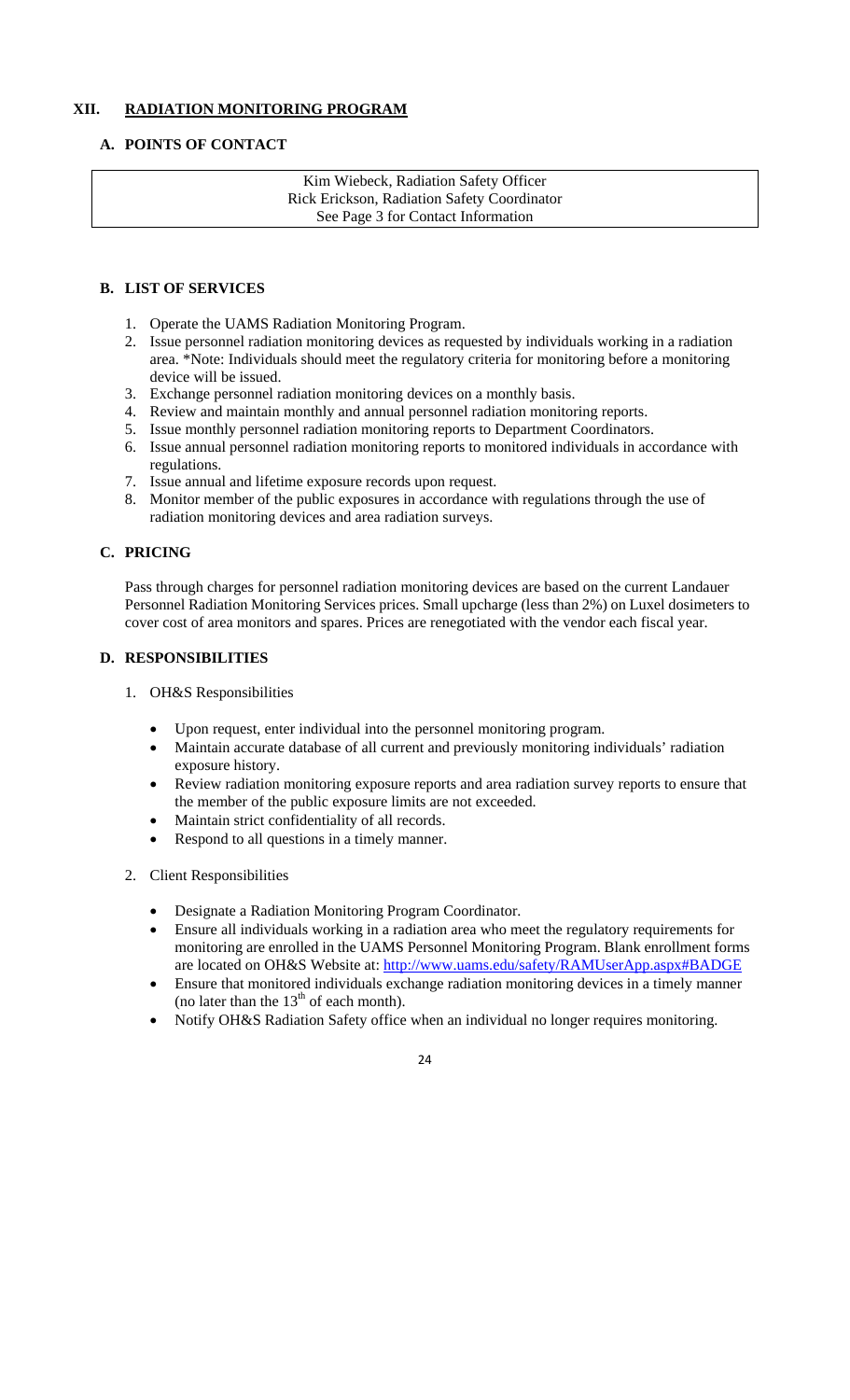(Note: Dosimeters will continue to be ordered and charges will continue to apply until the Radiation Safety Office is notified of deletion.)

 Notify OH&S Radiation Safety Office when a new radiation-producing device is installed or a new radioactive materials use area is added.

Refer to UAMS Policies: 11.4.10 POTENTIALLY PREGNANT FEMALES WORKING WITH IONIZING RADIATION

Refer to UAMS Radiation Safety Manual: http://intranet.uams.edu/safety/policy/safetyman/RadiationSafetyManual.pdf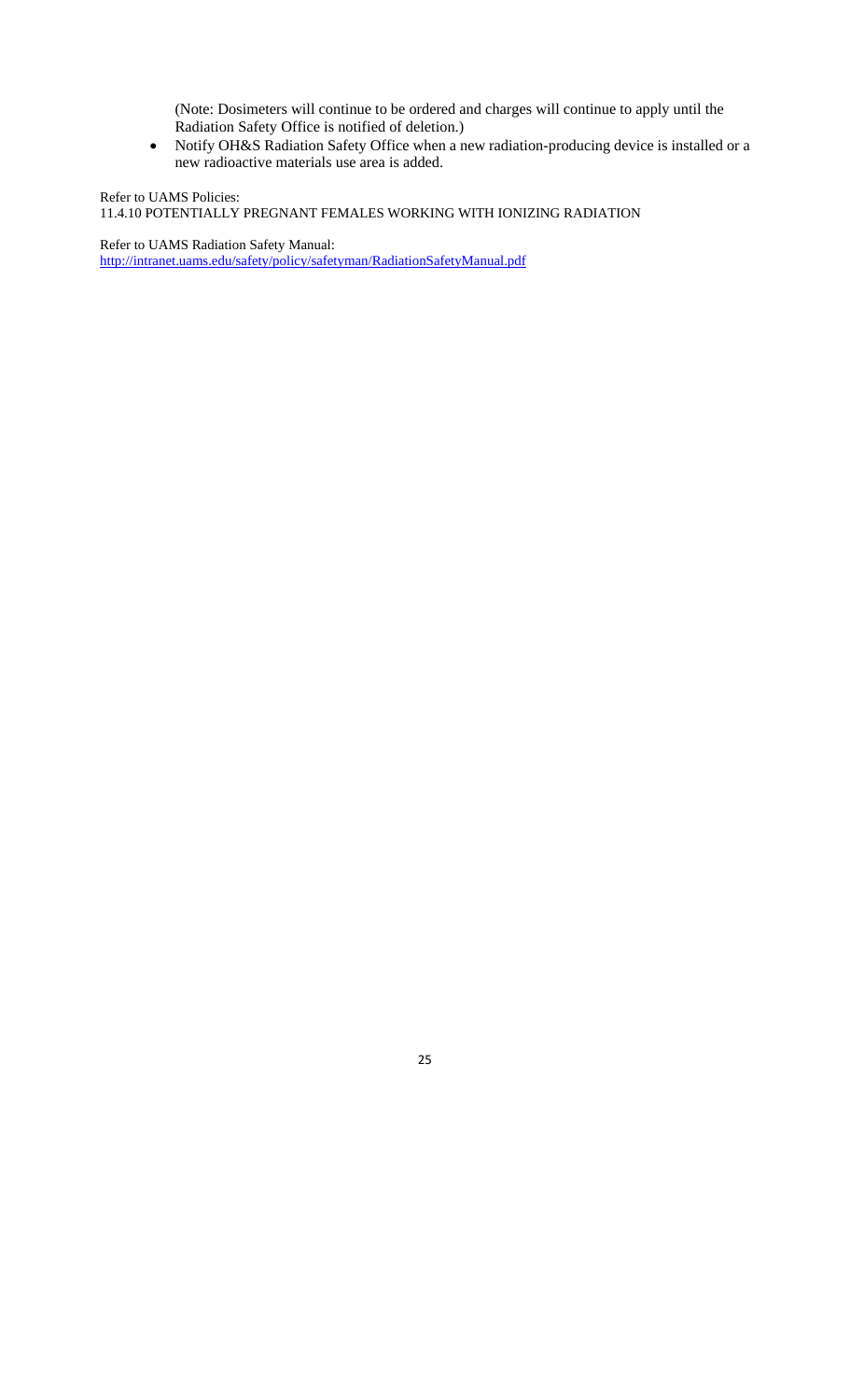## **XIII. RADIOACTIVE MATERIALS RECEIPT AND INVENTORY**

## **A. POINTS OF CONTACT**

Kim Wiebeck, Radiation Safety Officer Rick Erickson, Radiation Safety Coordinator See Page 3 for Contact Information

#### **B. LIST OF SERVICES**

- 1. Receive incoming packages of radioactive materials.
- 2. Conduct radioactive package receipt procedures in accordance with regulations and license conditions.
- 3. Enter radioactive materials into UAMS Inventory Database.
- 4. Generate UAMS Radioisotope Inventory and Disposal Log.
- 5. Deliver package to recipient or contact recipient to pick-up package at OH&S Office.

\*Note: Nuclear Medicine, PET and PET Research Departments are exempted from this process. Incoming packages containing radioactive materials may be received by these departments.

## **C. PRICING**

There is no charge for this service.

#### **D. RESPONSIBILITIES**

- 1. OH&S Responsibilities
	- Approval of radioactive materials orders via SAP R-10 group.
	- Receipt, inventory and delivery of incoming packages of radioactive materials.
	- Maintain current inventory of radioactive materials.
	- Conduct physical inventory of sealed sources on a quarterly basis in accordance with regulations.
	- Respond to all questions in a timely manner.
- 2. Client Responsibilities
	- Order radioactive materials in SAP using the R-10 group and ensuring correct delivery address of UAMS, OH&S G-154 Central Building, 4301 W. Markham Street, Little Rock, AR 72205.
	- Submit in a timely manner, updated quarterly inventory of radioactive materials upon request for the Radiation Safety Officer.
	- Return empty package or package containing unused materials along with the UAMS Radioisotope Inventory and Disposal Log to the Radiation Safety office.
	- Immediately notify the Radiation Safety office if a package of radioactive material is delivered to any unauthorized location on campus.

Refer to UAMS Policies: 11.4.01 RADIOACTIVE SUBSTANCES

Refer to UAMS Radiation Safety Manual: http://intranet.uams.edu/safety/policy/safetyman/RadiationSafetyManual.pdf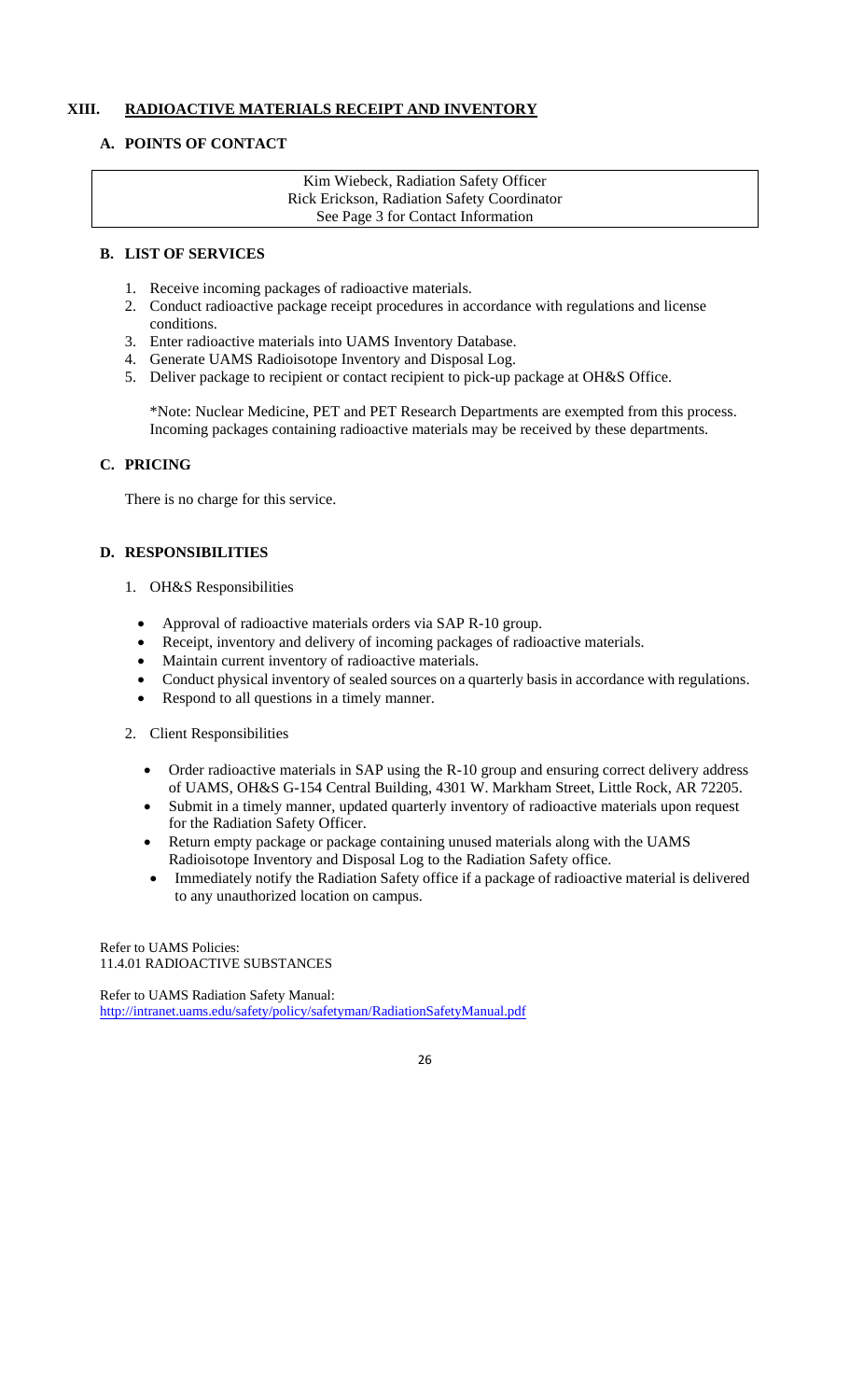## **XIV. UAMS RADIOACTIVE MATERIALS DISPOSAL**

## **A. POINTS OF CONTACT**

Kim Wiebeck, Radiation Safety Officer Rick Erickson, Radiation Safety Coordinator See Page 3 for Contact Information

#### **B. LIST OF SERVICES**

- 1. Manage the disposal of radioactive materials.
- 2. Inventory, segregate, package, store and dispose of short half-life material (< 120 days), long half-life material (>120 days), exempt quantity radioactive materials, and sealed sources in accordance with regulations.

## **C. PRICING**

- 1. Long half-life materials are disposed via a licensed radioactive materials waste broker. Pass through charges are based on current broker disposal prices. The availability of radioactive materials disposal options may affect the cost of disposal.
- 2. Sealed sources are disposed via return to the manufacturer or via a licensed radioactive materials waste broker. Pass through charges are based on current manufacturer or broker disposal prices. The availability of radioactive materials disposal options may affect the cost of disposal. Some manufacturers may eliminate disposal charges if a new source is purchased.
- 3. There is no charge for disposal of short half-life or exempt quantity radioactive materials.

## **D. RESPONSIBILITIES**

- 1. OH&S Responsibilities
	- Receipt, segregation, packaging and storage of radioactive waste or sealed sources for disposal.
	- Maintain current inventory of waste and sealed sources.
	- Survey, de-label, and dispose of decay-in-storage waste after proper decay period.
	- Arrange for disposal via manufacturer or commercial waste broker when applicable.
	- Issue IDT billing for contract broker disposal within 5 days of receipt of vendor invoice.
	- Ensure DOT and radiation regulations are followed in the disposal of radioactive waste or sealed sources.
	- Maintain documentation of disposal of all radioactive waste and sealed sources.
	- Respond to all questions in a timely manner.
- 2. Client Responsibilities
	- Dispose of radioactive materials in one of the following ways:
		- o Use
		- o Disposal by the Radiation Safety office
		- o Sanitary sewer for aqueous non-hazardous liquids. A total of 100 uCi per day may be disposed in an approved and labeled "Radioactive" sink. Disposal via sewer must be documented on the UAMS Radioisotope Inventory and Disposal Log.
	- Properly segregate radioactive waste based on physical form and radioisotope.
	- Ensure that waste is placed in a blue "radioactive waste" trash bag with a completed waste disposal tag attached. No more than 30 pounds of waste should be placed in each bag.
	- Contact OH&S to arrange for transfer of waste or sealed sources. Waste drop-off appointments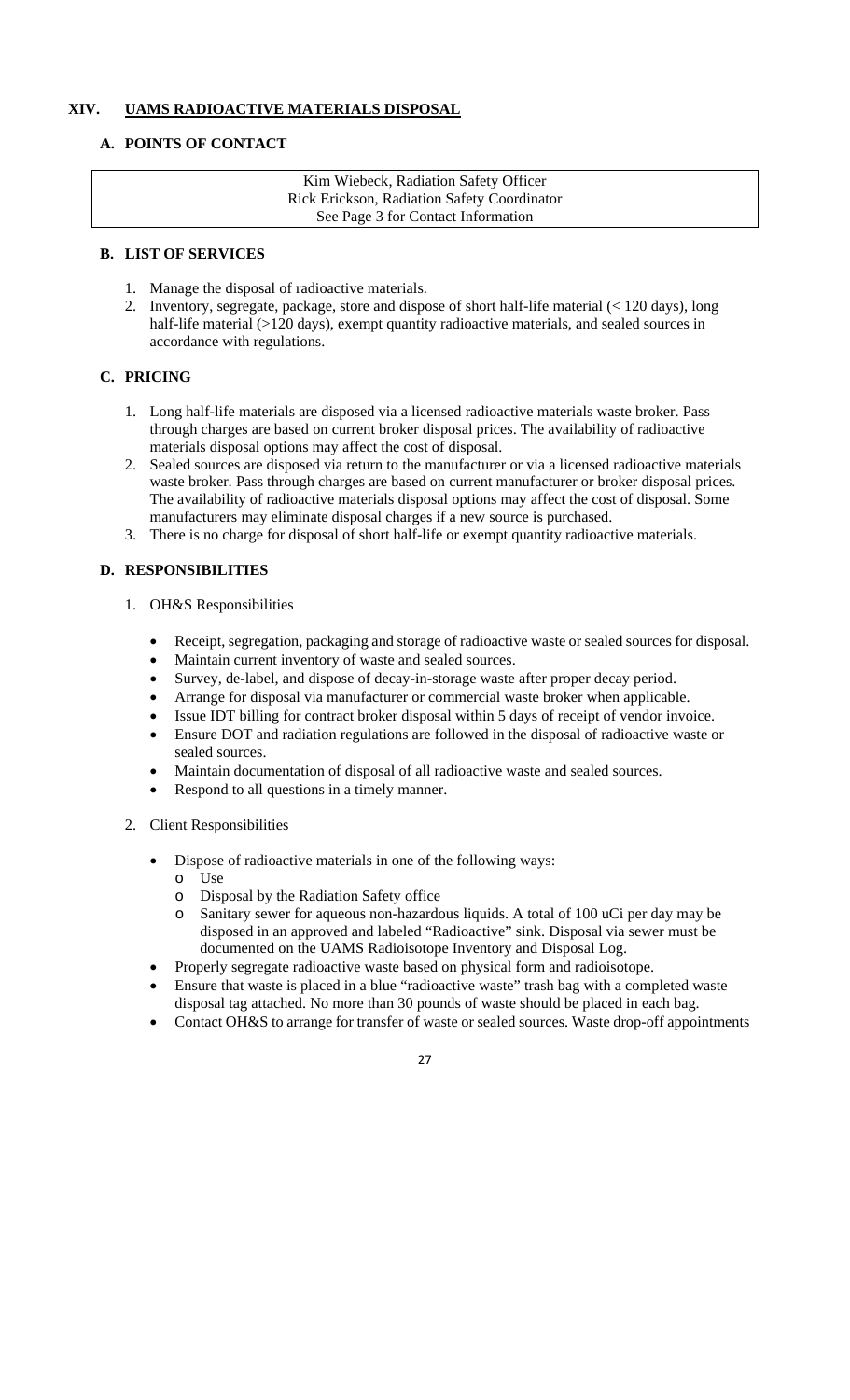can be scheduled online http://intranet.uams.edu/Safety/RAMWaste.aspx or by contacting the Radiation Safety Office.

 Provide billing information within 5 days of receipt of IDT billing request for contract broker disposal.

Refer to UAMS Radiation Safety Manual: http://intranet.uams.edu/safety/policy/safetyman/RadiationSafetyManual.pdf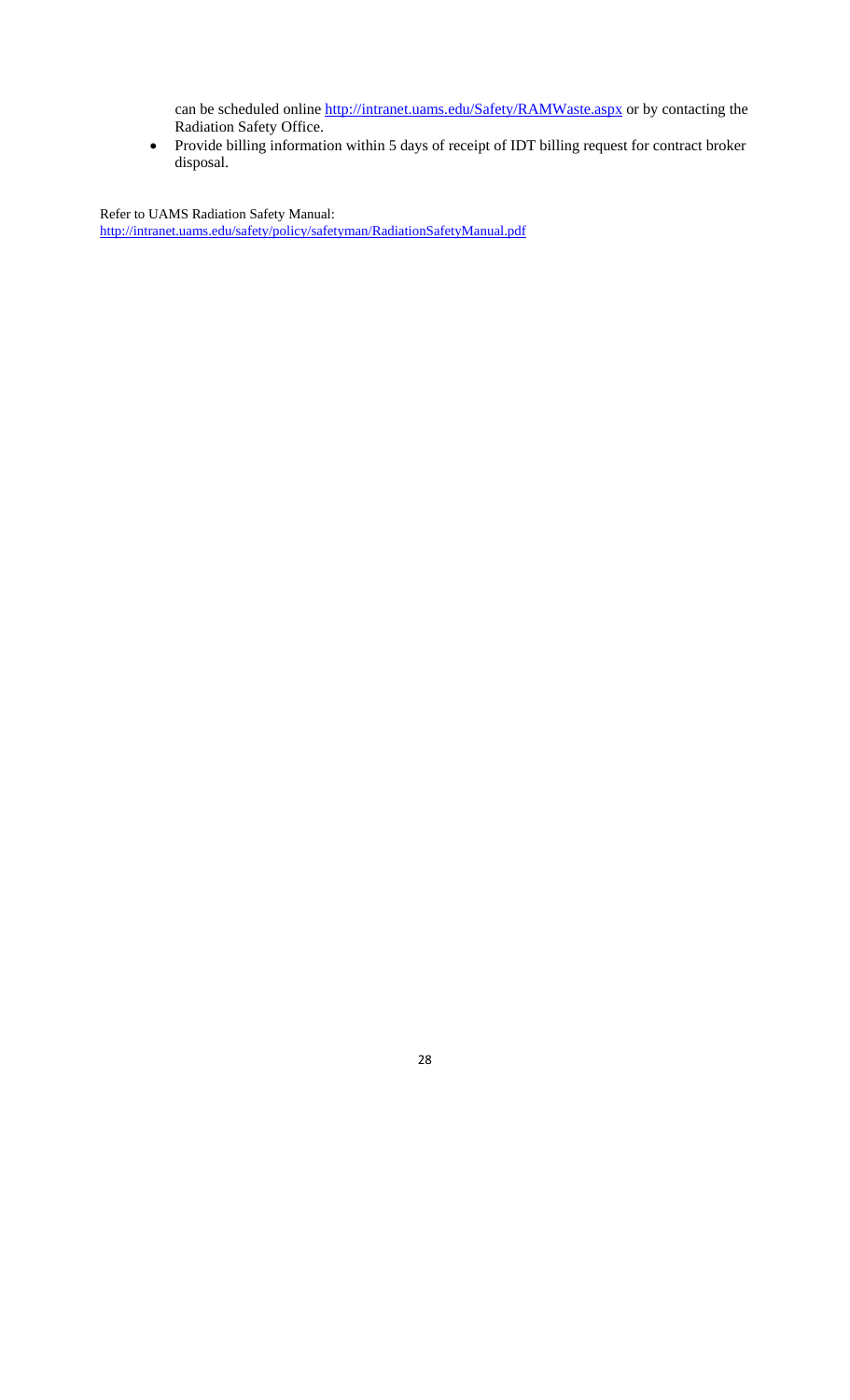## **XV. SURVEY METER CALIBRATION PROGRAM**

## **A. POINTS OF CONTACT**

Kim Wiebeck, Radiation Safety Officer Rick Erickson, Radiation Safety Coordinator See Page 3 for Contact Information

#### **B. LIST OF SERVICES**

- 1. Perform annual calibration of radiation survey meters for UAMS Departments and researchers.
- 2. Perform minor repairs of radiation survey meters during calibration.
- 3. With client approval, arrange for repair by service vendor if required.

## **C. PRICING**

- 1. Survey meter calibration service is provided for less than the current service vendor rate. Clients will be notified one year prior to any rate increase.
- 2. Current charges are:
	- \$25 per meter when calibrated during annual calibration period of April-May.
	- \$50 per meter if calibrated outside of annual calibration period.
	- Pass through charges for replacement parts (upon approval of client).
	- Pass through charges for meter repair (upon approval of client).

## **D. RESPONSIBILITIES**

- 1. OH&S Responsibilities
	- Notify researchers and Departments of upcoming calibration period and request submission of survey meters. Include an example IDT in email notification.
	- Calibrate meters in accordance with regulations.
	- Provide calibration certification to clients with copy maintained in Radiation Safety Office.
	- Maintain database of survey meters with current calibration information.
	- Respond to all questions in a timely manner.
- 2. Client Responsibilities
	- Ensure annual calibration of survey meter via outside vendor or UAMS Radiation Safety Office.
	- Remove all meters with overdue calibrations (more than 12 months past previous calibration date) from service and mark "Do Not Use Until Calibrated."
	- Notify RSO when a meter is removed from service.
	- If utilizing UAMS Radiation Safety Office for calibration:
		- o Deliver survey meters for calibration to OH&S office, Central Building G-154, along with a completed IDT form for calibration charge (Note: Funds 211-219 cannot be processed by OH&S).
		- o Upon notification of completed calibration, promptly pick-up meters from OH&S office.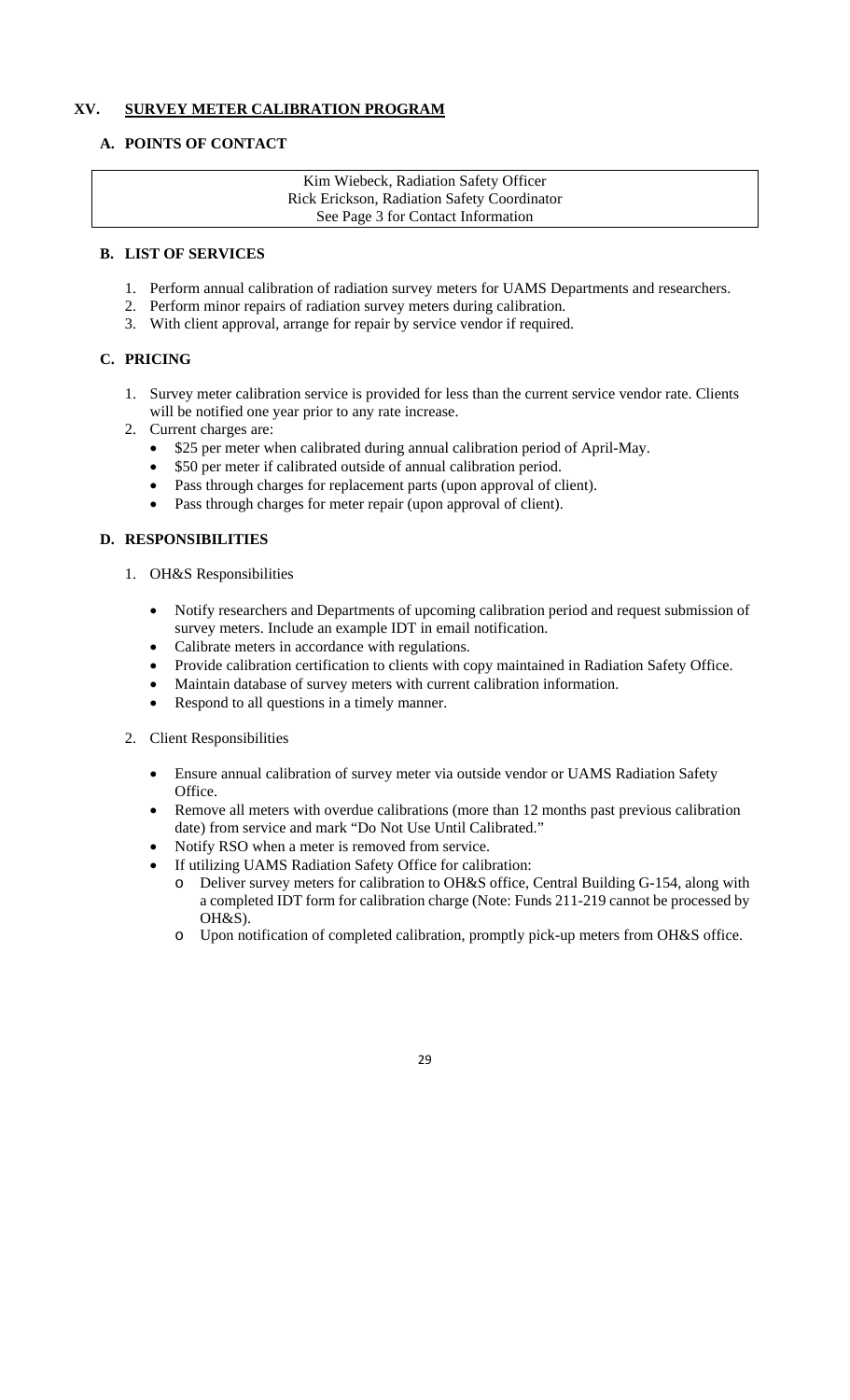## **XVI. INPATIENT BRACHYTHERAPY PROGRAM**

## **A. POINTS OF CONTACT**

Kim Wiebeck, Radiation Safety Officer Rick Erickson, Radiation Safety Coordinator See Page 3 for Contact Information

#### **B. LIST OF SERVICES**

- 1. Oversight of the brachytherapy program.
- 2. Assist UAMS Radiation Oncology Department with brachytherapy program.
- 3. Consult with UAMS Radiation Oncology regarding specific patient issues.
- 4. Provide access to sealed sources vault and brachytherapy equipment prior to and upon conclusion of the treatment.
- 5. Receive incoming packages of sealed sources in accordance with radioactive material package receipt process.
- 6. Dispose of sealed sources in accordance with radioactive material disposal process.
- 7. Provide regulatory required training to UAMS staff regarding brachytherapy procedures.
- 8. Review brachytherapy documentation and prepare a quality management report as required by regulations.
- 9. Conduct inventory and leak test of sealed sources as required by regulations.

## **C. PRICING**

- 1. There are no charges for services outlined under OH&S Responsibilities.
- 2. At the request of the Radiation Oncology Department, OH&S will perform Client Responsibilities during normal operation hours (Monday-Friday, 7:30 am to 4:30 pm) at the rate of \$100 per hour with a minimum of charge of 2 hours per inpatient case.

## **D. RESPONSIBILITIES**

- 1. OH&S Responsibilities
	- Review regulatory required therapy documentation. Inform Radiation Oncology Department if issues are noted during the review of documentation. Assist with correction of issues. If required, make notification to regulatory body.
	- Provide radiation training in accordance with regulatory requirements.
	- Respond promptly to any questions and/or request for assistance.
	- Immediately correct and then notify Radiation Oncology Department of any noted radiation safety issue.
	- Document annual review of brachytherapy procedures in accordance with regulatory requirements.

## Inpatient Temporary Brachytherapy Procedures

- Provide access to sealed sources vault and brachytherapy equipment upon request.
- During course of treatment, audit inpatient brachytherapy documentation and room posting.
- Receive sealed sources back into inventory at the conclusion of the treatment.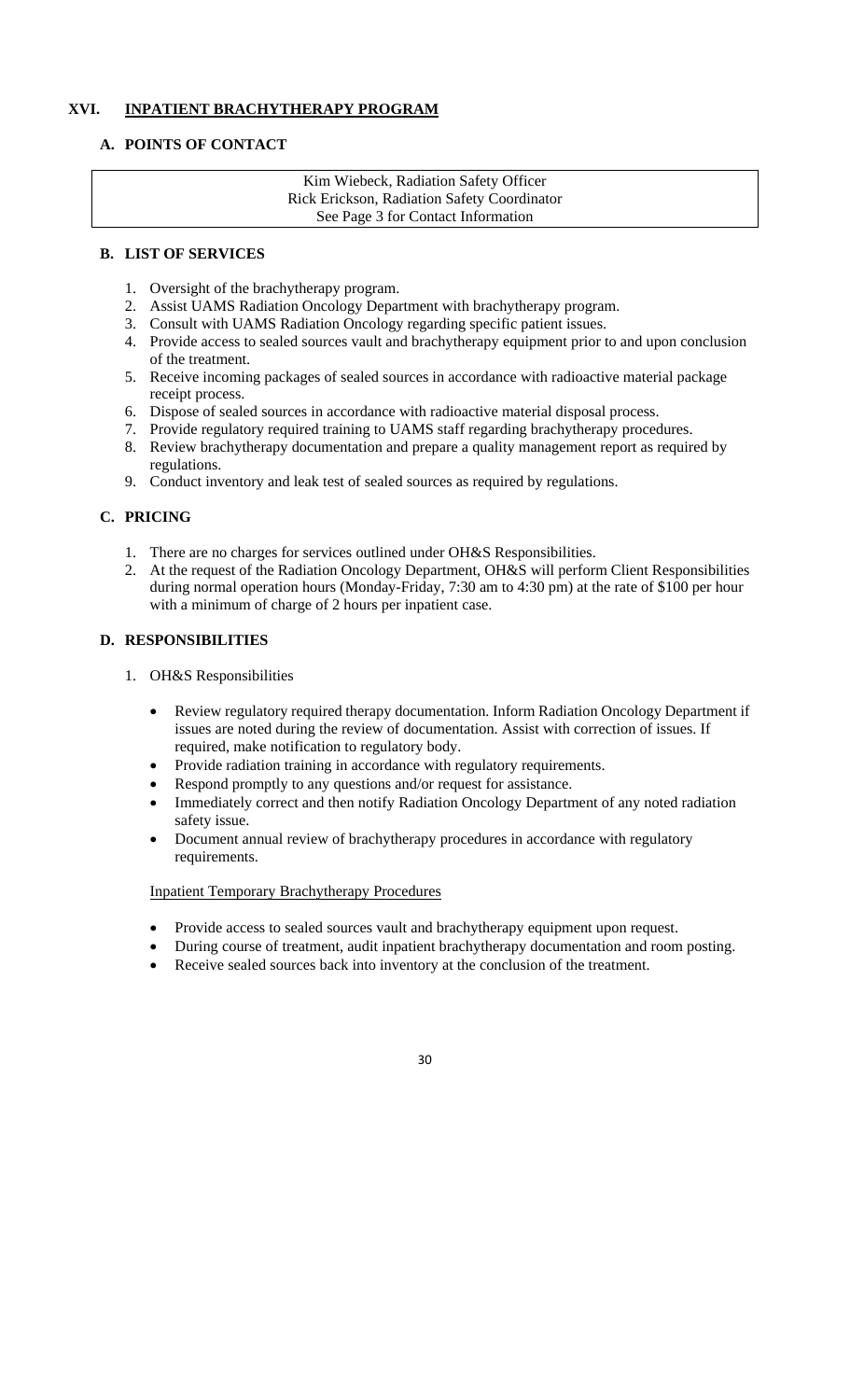## Outpatient Permanent Implant Procedures

- Receive incoming packages of custom ordered sealed sources (seeds). Notify Radiation Oncology Department when seeds are ready for pick-up.
- Receive and store unused seeds for disposal in accordance with radioactive materials disposal process.
- Assist Radiation Oncology Department during implant procedure upon request. (In the event of a device error, lost seed, or other emergency event only.)

## 2. Client Responsibilities

- Conduct brachytherapy procedures in accordance with regulations and license commitments.
- Maintain documentation of brachytherapy as required by regulations.

## Inpatient Brachytherapy Procedures

- Notify Radiation Safety Office of scheduled inpatient brachytherapy procedure date.
- Request access to sealed sources vault and brachytherapy equipment prior to implantation.
- At time of implantation, transport sources to patient room, perform after loading procedure, conduct and document surveys, and label patient room.
- Update RSO with planned implant removal date/time.
- At time of source removal, remove and transport sources to storage, conduct and document surveys, remove labels from patient room.
- Notify Radiation Safety Office when access to sealed sources vault is required at the conclusion of the implant.

## Outpatient Permanent Implant Procedures

- Notify Radiation Safety Office of scheduled outpatient procedure date.
- Pick-up seeds from Radiation Safety office prior to scheduled implant date.
- On date of implant, conduct and document implant, performs surveys (OR and Recovery Room), and provide patient instructions prior to discharge.
- Return unused seeds to Radiation Safety Office for disposal.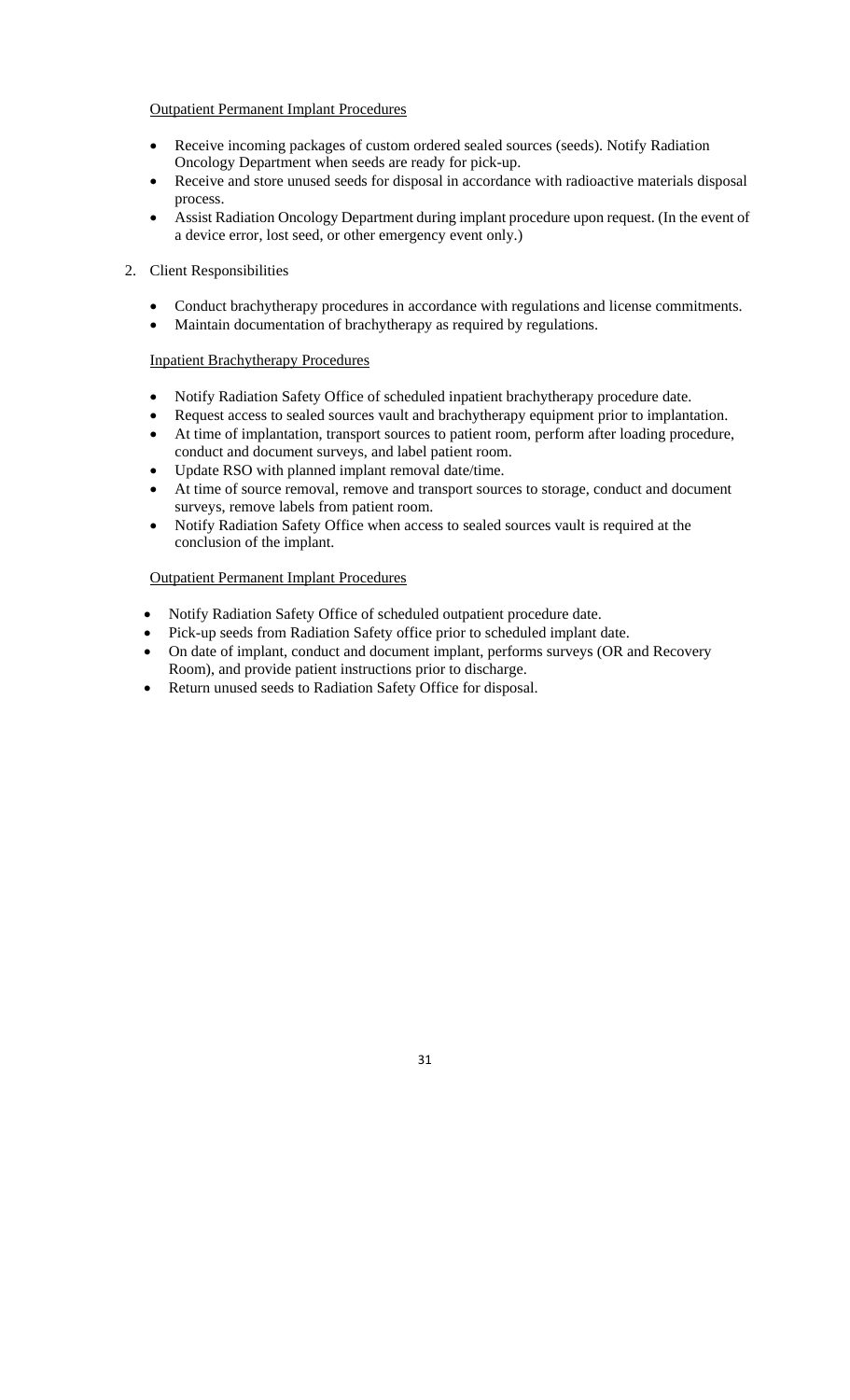## **XVII. INPATIENT RADIOPHARMACEUTICAL THERAPY PROGRAM**

## **A. POINTS OF CONTACT**

Kim Wiebeck, Radiation Safety Officer Rick Erickson, Radiation Safety Coordinator See Page 3 for Contact Information

## **B. LIST OF SERVICES**

- 1. Oversight of the inpatient radiopharmaceutical therapy program.
- 2. Assist UAMS Nuclear Medicine Department with the inpatient radiopharmaceutical therapy program.
- 3. Consult with UAMS Nuclear Medicine Department regarding specific patient issues.
- 4. Provide storage location for inpatient radiopharmaceutical therapy cart.
- 5. Provide waste pick-up service at the conclusion of inpatient therapy procedures.
- 6. Review inpatient room contamination survey and wipe results and approve release of room for unrestricted use.
- 7. Provide training to UAMS staff regarding inpatient radiopharmaceutical therapy procedures.
- 8. Review inpatient radiopharmaceutical therapy documentation and prepare a quality management report as required by regulations.

## **C. PRICING**

There are no charges for this service.

## **D. RESPONSIBILITIES**

- 1. OH&S Responsibilities
	- Provide access to inpatient radiopharmaceutical therapy cart upon request.
	- During course of treatment, audit inpatient radiopharmceutical therapy documentation and room posting.
	- Upon request, pick-up bagged and labeled radioactive waste. Transport to OH&S storage area and process according to waste disposal program.
	- Approve release of room for unrestricted use.
	- Inform Nuclear Medicine Department if issues are noted during the review of documentation. Assist with correction of issues.
	- Provide training in accordance with regulatory requirements.
	- Respond promptly to any questions and/or request for assistance.
	- Immediately correct and then notify Nuclear Medicine Department of any noted radiation safety issue.
	- If required, make notification to regulatory body.
- 2. Client Responsibilities
	- Notify Radiation Safety Office of scheduled inpatient radiopharmaceutical therapy. (Note: Director of Nuclear Medicine and RSO in consultation with Case Coordination must approve all inpatient radiopharmaceutical therapy procedures.)
	- Request access to inpatient radiopharmaceutical therapy cart.
	- Conduct and document inpatient radiopharmaceutical therapy in accordance with regulations